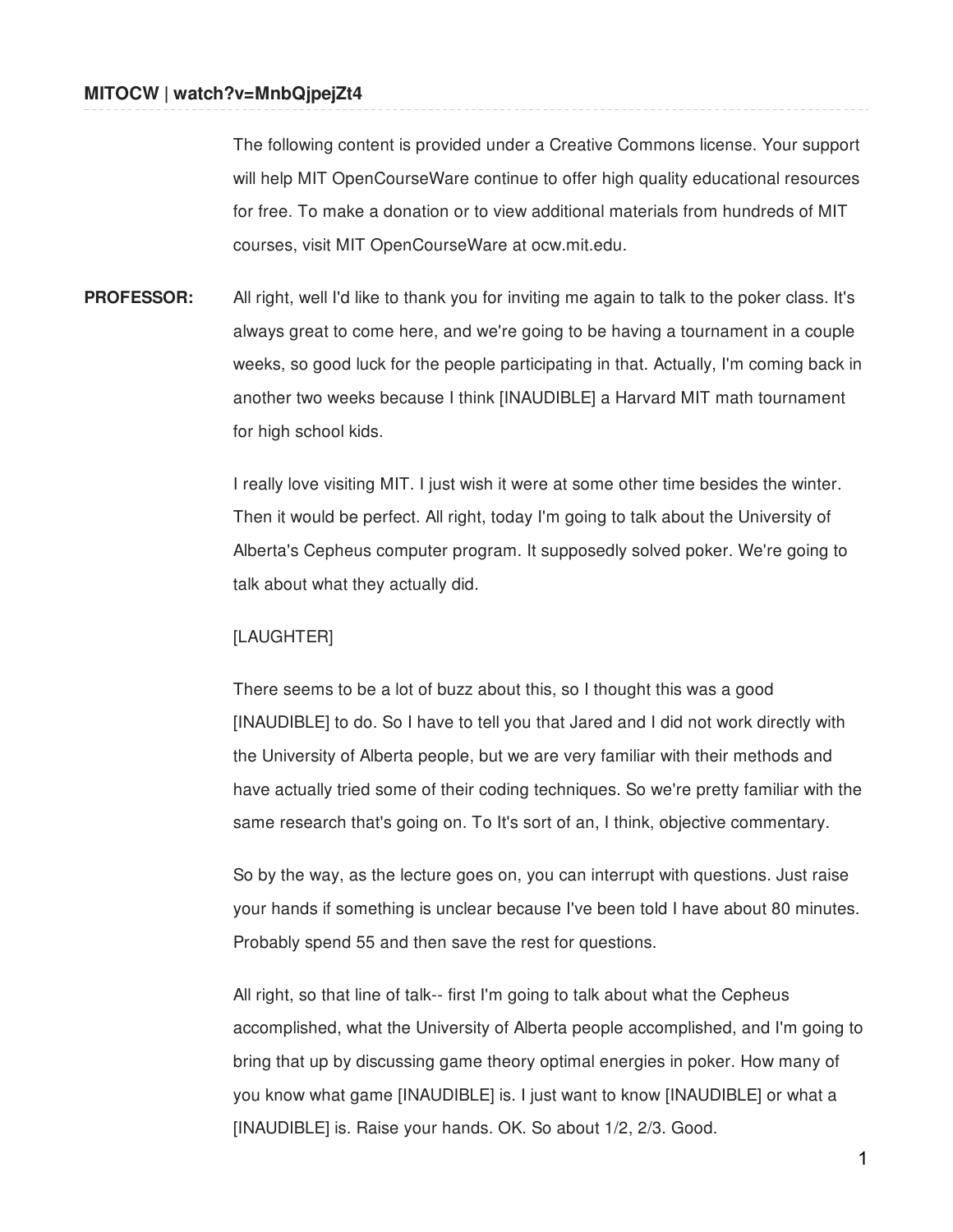I'm going to do a quick introduction to what game theory [INAUDIBLE] is. We're going to talk about a simple poker game and solutions to it. And then I'm going to go into their algorithm, which is written [INAUDIBLE]. They used the method of counterfactual [INAUDIBLE]. Actually, the method they used to push through to the solution of the problem is counter CF plus, which is basically the original [INAUDIBLE] some shortcuts, which we'll discuss.

After this, though, we're going to think about extensions of computer solutions to other games, including [INAUDIBLE] games and multiplayer games. A couple people have questions about [INAUDIBLE] no limit program. We'll talk about what they're work entailed if questions lead in that direction.

All right, let's talk about what Cepheus accomplished. It's a game theory [INAUDIBLE] solution to heads up limit hold 'em. And so what does that mean? You guys all know what limit hold 'em is, right? Good.

Basically, after [INAUDIBLE] few years, they've achieved and exploited less than 1/1000 of a big blind. So the first thing is not a boo perfect optimal solution. You can still exploit it for about 1/1000 of a blind for a hand.

However, there are probably better games. This is like 1/20-- this is 1/2000 of a big bet. You can actually play heads up for 50 years at normal speed and still have some probability of losing. The reason for that is the standard deviation of heads up limit hold 'em is about five big blinds. So you can just imagine how many hands you have to play [INAUDIBLE] the significance. About, oh, 25 million.

So it's definitely a milestone. This is the first time a real poker game has been solved. In math of poker, we solved ace, king, queen, [INAUDIBLE] on paper, but [INAUDIBLE] a real poker games that's solved. However, given their previous work, it was just a matter of [INAUDIBLE]. I remember two or three years ago they passed the 1/100 of a big bet, which is sort of our measurement of significance. If you're playing and you're winning more than 1/100 of a big bet for a hand, you can [INAUDIBLE] it's a probable game. Below that comes theoretical. So it's definitely a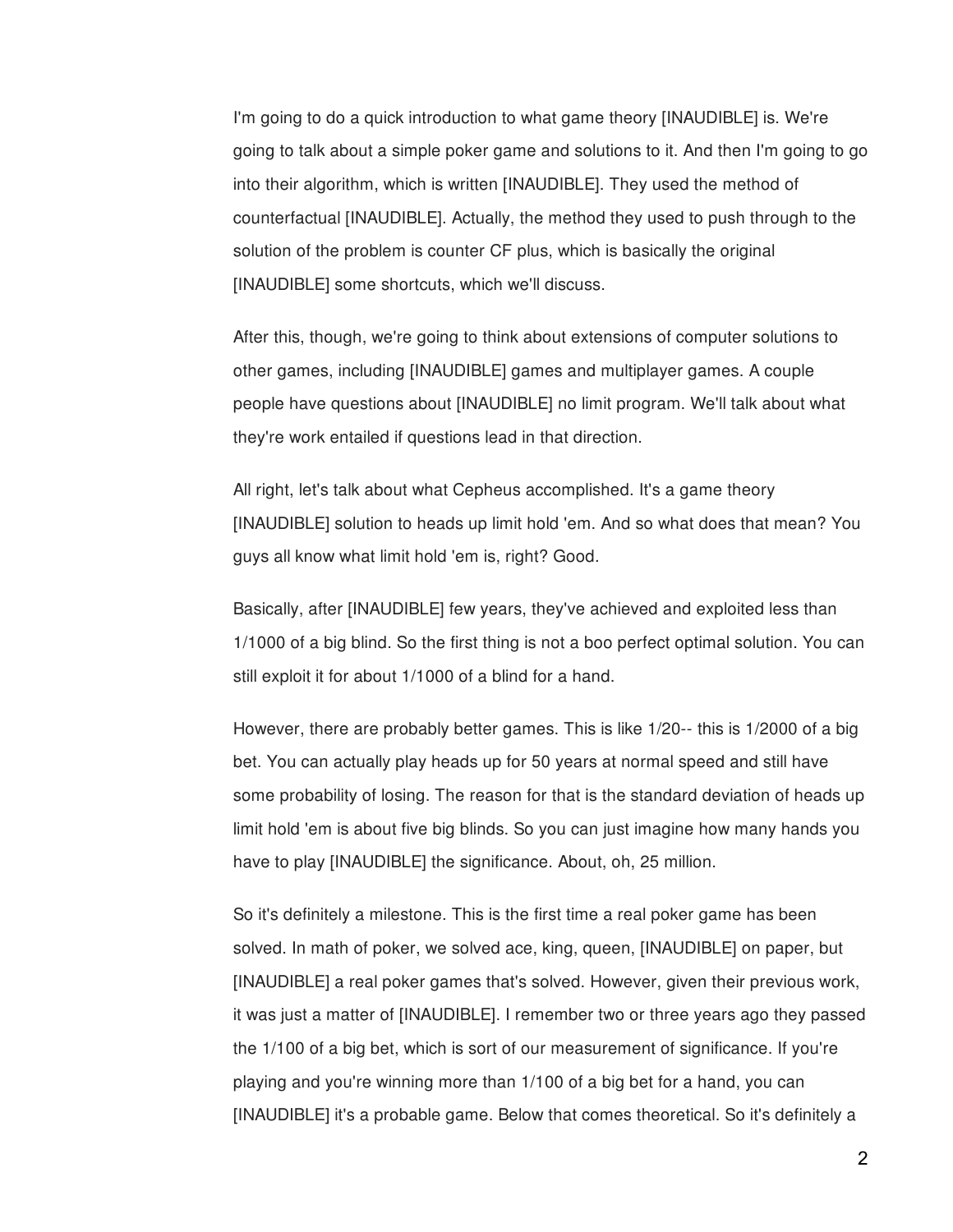milestone.

And basically I knew that, if they just maybe spent more CPU power, they would get the solution. For 900 CPU years, we finally got the solution. So I don't know. If I had that much CPU power, I'd solve a few problems, too. But it's still the miles [INAUDIBLE]. It's great.

So what effect does this have on other games? Does this mean poker is going to go the way of chess for computers who are just much better than we are? I don't think we're there yet, and we'll talk about that later.

So let's talk about Nash equilibrium. So John F. Nash won the Nobel Prize in 1994 "for pioneering analysis of equilibrium in the theory of non-cooperative games." And he extended the work of John Von Neumann and Oskar Morgenstern, [INAUDIBLE] actually first considered these two player zero sum games. So Nash equilibrium is just a set of strategies such that no player can actually improve their strategy and make more [INAUDIBLE]. [INAUDIBLE] whatever.

In a the two player zero sum games, we refer to Nash equilibria as also very optimal. The reason is because Nash equilibria are also the min/max solution. It's the best you can do given that he can see what you do and respond. Simplest case of Nash equilibria is, if you're playing rock, paper, scissors, what's the Nash equilibrium? 1/3 each.

So that's not that exciting in this case, because both players kind of just t0. You can't make more than 0, you can't make less than 0. So it doesn't seem to be that exciting a solution, but in poker it's kind of exciting because they're kind of dominated mistakes people play, or mistakes that actually lose money to the optimal solution. So the reason 1/3, 1/3 is the Nash equilibrium because nobody can do anything to improve their lot. It may not be the best thing to play. If a guy is playing 1/2 scissors and 1/2 rock, what should you play? 100% rock. Yeah, sort of like the Aerosmith strategy.

## [LAUGHTER]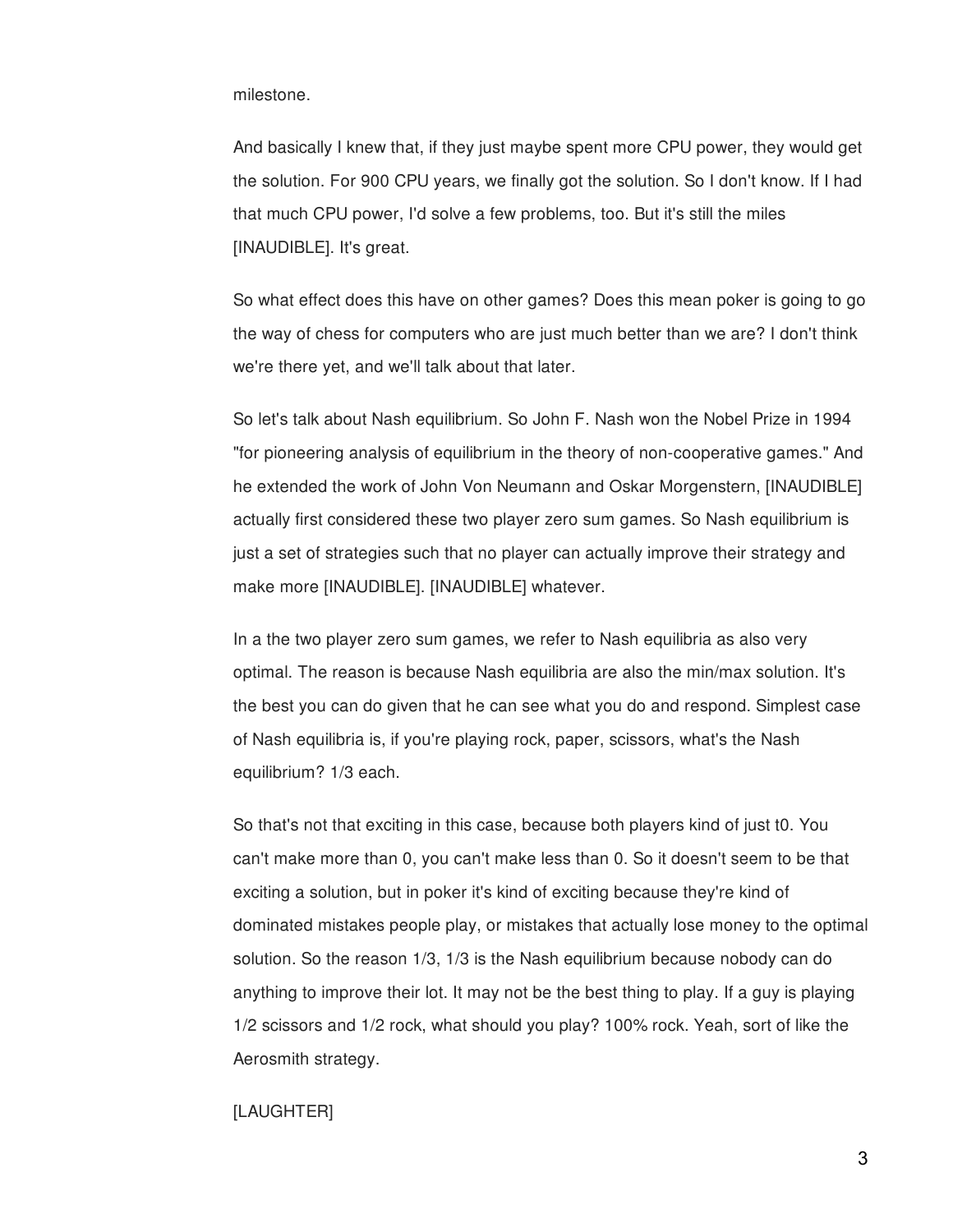Right. So there are much better ways to play if your opponents deviate from Nash equilibrium. So actually game theory optimal is not necessarily the best way to play, even heads up. It's a way to play to kind of guaranteed you never lose. So that's sort of the accomplishment. That's why we like to find these things. I know I could just play this, and I'm not taking total advantage of my opponent's mistakes, but at least I'm playing in away where he can't take advantage of me at all.

Let's do a simple example. So this is an example that I shared with the class a couple years ago. So there are two players, Rose and Colin, and the reason the players are called Rose and Colin are because this refers to [INAUDIBLE] games. One player chooses a row, the other player chooses a column. That's their payoff.

And for a three player game, we introduce Larry, because there are layers. So the two players are Rose and Colin. So each player antes \$50 for \$100 in a pot. Rose looks at a card [INAUDIBLE] full deck, who will win in the pot a showdown if the card is. Otherwise she will lose. So Rose can decide to bet \$100 or check after she looks at her card. So there's \$100 in the pot. She looks at her card. She [INAUDIBLE] whether to be \$100 or to check.

If Rose bets, Colin may decide to call \$100 or fold. If Colin folds, Rose wins. Well, you guys know how poker works. If Colin calls, there's a showdown, and her card is actually a spade. She wins the whole pot. Colin wins the pot.

So what's the optimal strategies for Rose and Colin? Does anybody know the answer? Well, let's do one [INAUDIBLE] part of it. How often do you think [INAUDIBLE] should call? Colin wants a call [INAUDIBLE] enough to make Rose's bluffs probable. If Rose gets a spade, what is she going to do? Bet. She has nothing to lose by betting, unless she's being very, very tricky, but it is correct to bet.

So let's see. If Rose doesn't pick up a spade and bluffs, how often does that have to succeed for it to be profitable? There's \$100 in the pot. She looks. If it's not a spade, she has to bet \$100, and how much is she risking? How much is she going to win? It's actually \$100 and another \$100, right? Because there's \$100 in a pot. Sure, she anted something and made the pot, but she's spending \$100. And if Colin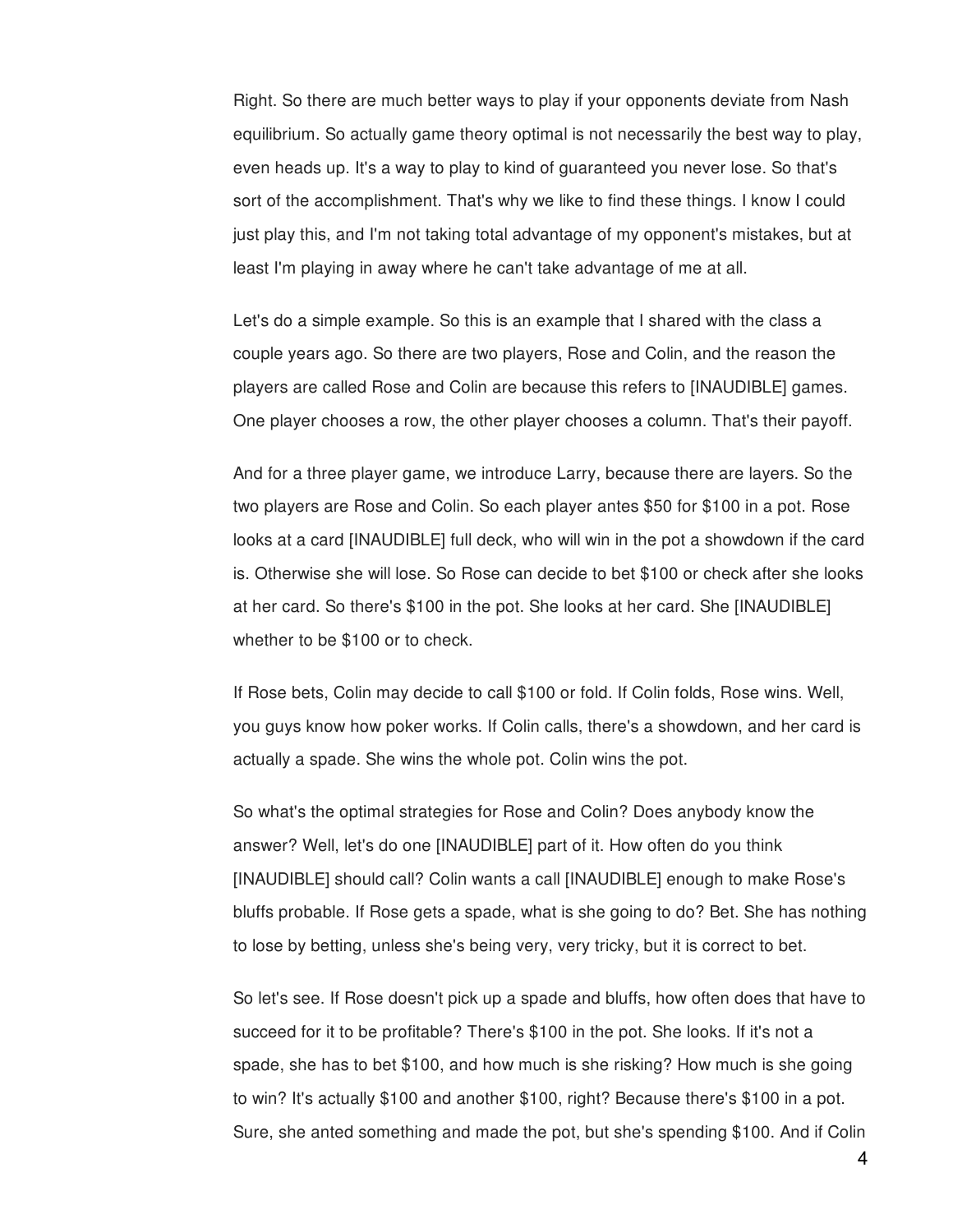calls, she's going to lose the \$100. If Colin folds, she's going to win the \$100 in the pot, or she could have just given up.

So it's 1 to 1. So Rose should call half the time-- I mean Colin should call half the time. Rose should bet to bluff in a 2 to 1 ratio, because that's the odds Colin gets to call. So Rose should always bet a spade. If Colin calls 100% of the time, Rose will just never bluff. If Colin never calls, Rose would just be every time. So there is kind of an equilibrium there.

If Colin calls half the time, Rose will be indifferent to bluffing. She'll be negative \$50 either way without a spade, and then \$100 with a spade. Now, this is strategy for [INAUDIBLE] and the correct strategy for Rose is this ratio of bluff to spade, which is 1 to 2. So Rose should basically bet half of her hearts. She can bet the high hearts, and I guess with the eight of hearts she can decide whether-- is it the eight or the seven? No, it's the-- yeah, it's the eight. [INAUDIBLE] with the eight of hearts she can decide whether to bet or not like half the time. So these are Nash equilibrium and game theory optimal strategies, and basically the value of the game is negative-- is worth \$12.50 to Colin. Any questions about this?

All right, so these are the strategies that the algorithm tries to find. Let's go on to the algorithm now. Well, let's talk about what [INAUDIBLE] optimal is first. By the way, there will be about five or so transparencies [INAUDIBLE] of math equations. So just suffer through these. Those of you who understand are going to enjoy the later part, but let's just talk formally about what game theory optimal means.

So there's this game function, u. It takes two strategies, an x strategy and a y strategy, and it gives [INAUDIBLE]. If this was rock, paper, scissors, you would have u of rock versus scissors to be 1, so on and so forth. It's positive for x and negative- - x is trying to-- x gets u, and y loses u. That's the idea.

So one of things is we can take convex linear combinations of strategies. That is, if  $x$ sigma xk are strategies and we have some coefficients that are all non-negative and that sum to 1, we can make a new strategy as a linear combination of these strategies. And also u is bi-linear means that the value of the game here is just the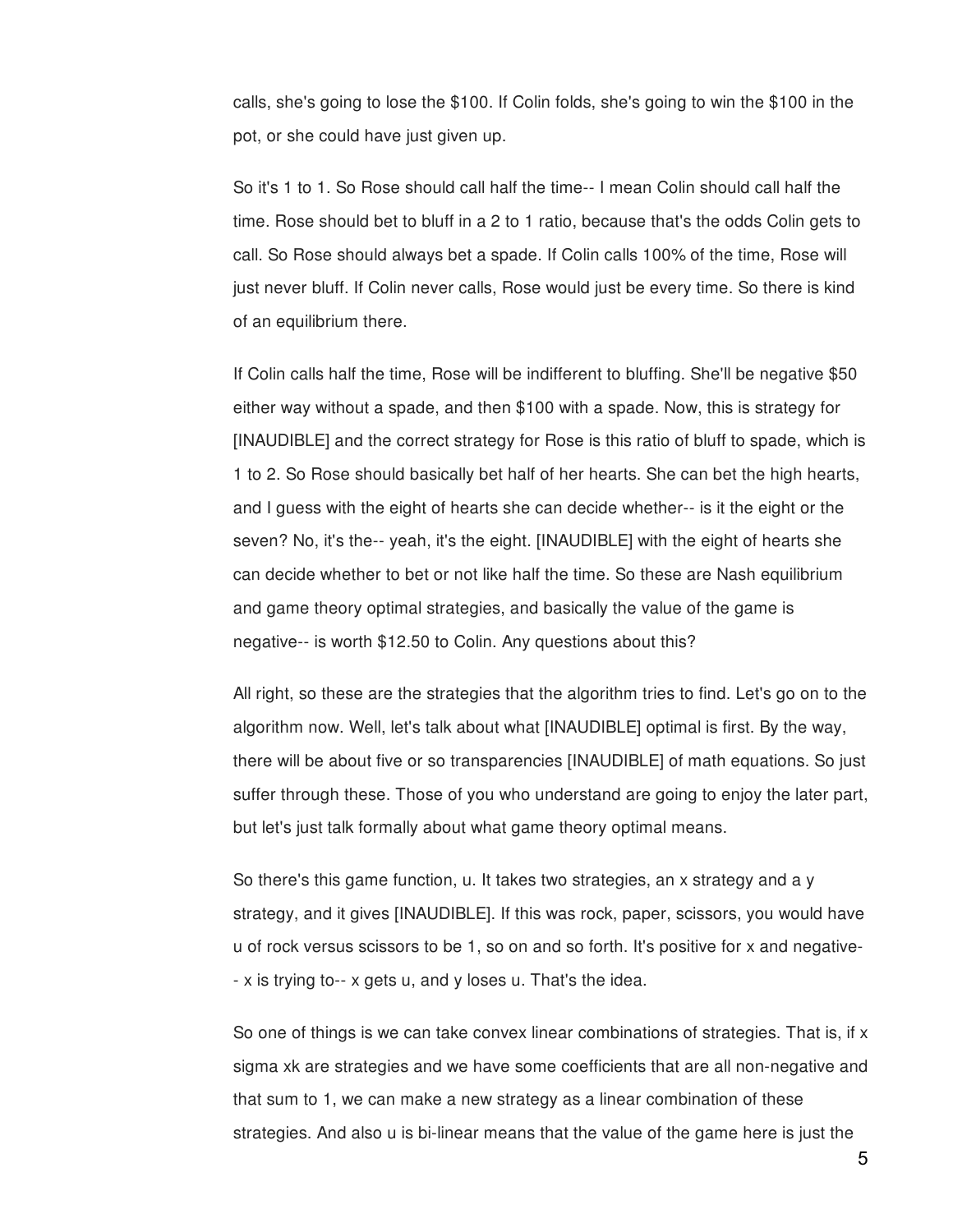linear combination that [INAUDIBLE] sigma x. And it would be the same also for sigma y.

This just means, suppose you have two strategies and you play 1/3 sigma x1 and 2/3 sigma x2, your payoff is going to be 1/3 of the payoff of sigma x1 and 1/3 payoff of sigma x2. Hopefully that's pretty clear. Now we define a pair of strategies to be an epsilonic rim if the best x can do against y is this strategy. The best y can do against x is this strategy-- is epsilon. And if epsilon equals 0, these are in Nash equilibrium. So after 900 PU hours, what they found were two strategies-- sigma x star, sigma y star-- that were within 1/1000 of a big blind of equilibrium. And that's basically [INAUDIBLE] accomplished.

So I'm going to actually go through the nitty gritty of how they did this in case you would like to write on poker solver Sunday. So the big idea that they borrowed was this idea of regret minimization, which is actually pretty cool. Suppose that each time step t the player has a few pure strategies. We're assuming the player has a handful of strategies. In poker, obviously, there's trillions of strategies, but-- two to the trillions of strategies. But say he has two strategies. He can play one or two. Suppose it's odds, or evens, or something like that. Or he has three strategies like [INAUDIBLE].

So basically he chooses some sort of mixture of strategies at the beginning, and we're only dealing with one player at this time. We're assuming the other guy- we're assuming he's playing against some adversary that's all knowing. That's the original set up, regret memorization. We'll talk about how this applies to game theory in general.

Now with each time t we're given values ut of sigma k. So basically after he determines this, the adversary decides what the value of use of t is, and basically his payoff is just [INAUDIBLE] a linear combination of the things he picked. But the idea is that the adversary can be adversarial. he can decide to make the [INAUDIBLE] strategy score well some of the time, and the [INAUDIBLE] strategy score badly some of the time.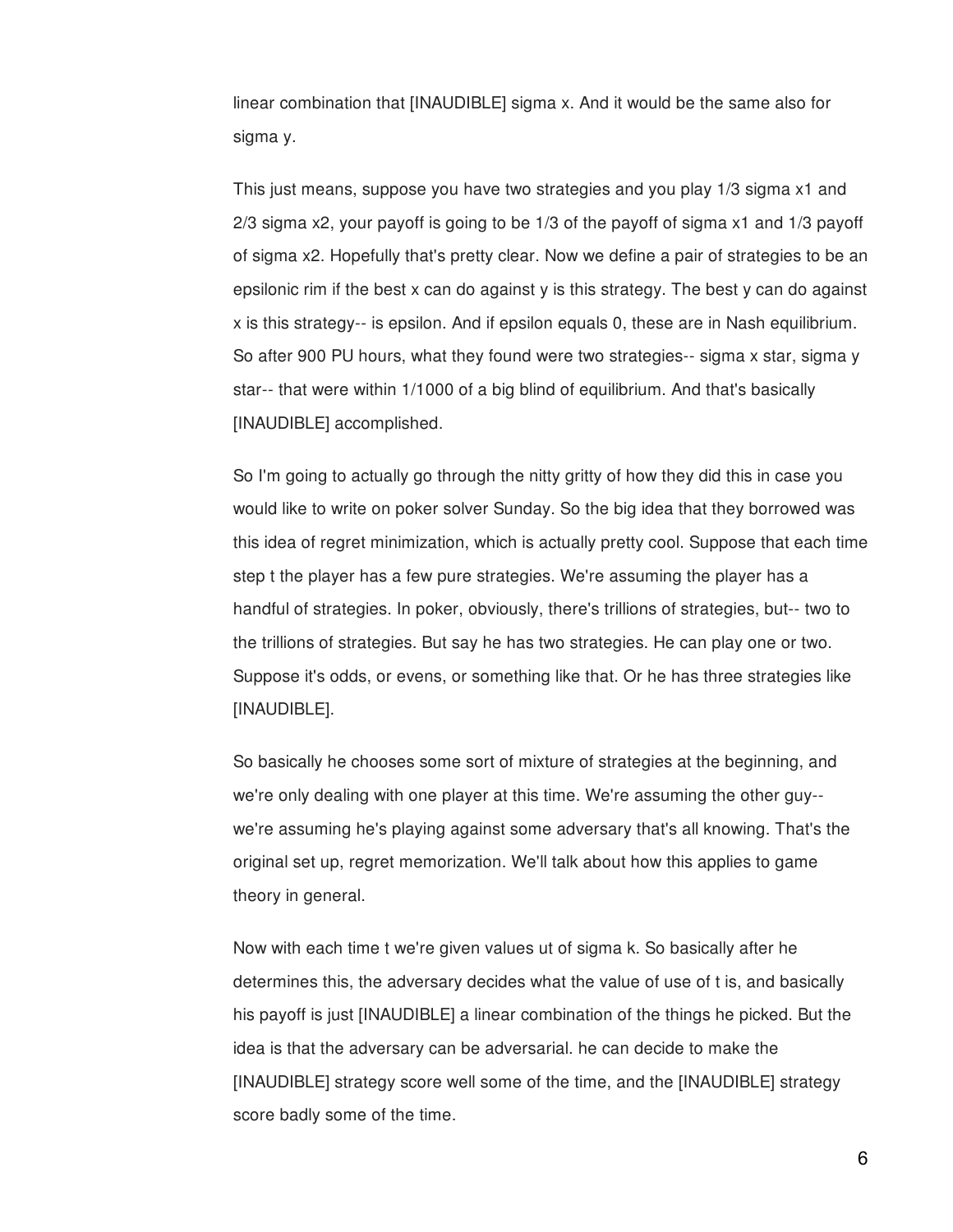So basically now the idea is to calculate a regret. By the way, this is not the notation that's used in the three or four papers they wrote on this, because I think they did great work-- it's really written as a math paper. It looks like a particle physics paper, which is-- actually for particle physics you need all the complex notation because they're trying to describe something [INAUDIBLE] difficult. I think for computer science papers usually don't need this. So I'll explain this, and then you guys through reread their paper. I think that [INAUDIBLE] give you a quicker way to understand their paper.

So there's this thing called regret of the k option at time t, which is just the sum of the difference of playing k versus playing whatever you played. So basically you can have positive regret or negative regrets. Negative regrets means that what you played-- what you decided to play up to time t was better than just playing k at each time step. So we're only concerned-- we're mostly concerned with the positive regret, which means, instead of playing, you should have made-- you could have made more money by playing option k.

So what's the significance of this? So the idea is we want the average regret, which is this element divided by t. So basically you want the average regret, average amount that you're kind missing out on to be less than epsilon sub t, where in epsilon sub t is the [INAUDIBLE] converging to 0. If you have this, you have some regret [INAUDIBLE].

So the cool thing about this is you can do regret matching. You can let these weights-- first of all, you just look at the positive, the things with positive regret, and weight the options. At each [INAUDIBLE], we basically weight the options that have positive regrets accordingly. And if you're so lucky that nothing is positive regret, you just randomly pick a strategy.

Let's do an example, because I think this is kind of unclear what it is. So let's just say we have two strategies. The player can pick one, or the player can pick two at each time, or the player can pick some mixture one and two. After a player does that, the adversary comes out and says, well, one of them is worth [INAUDIBLE] and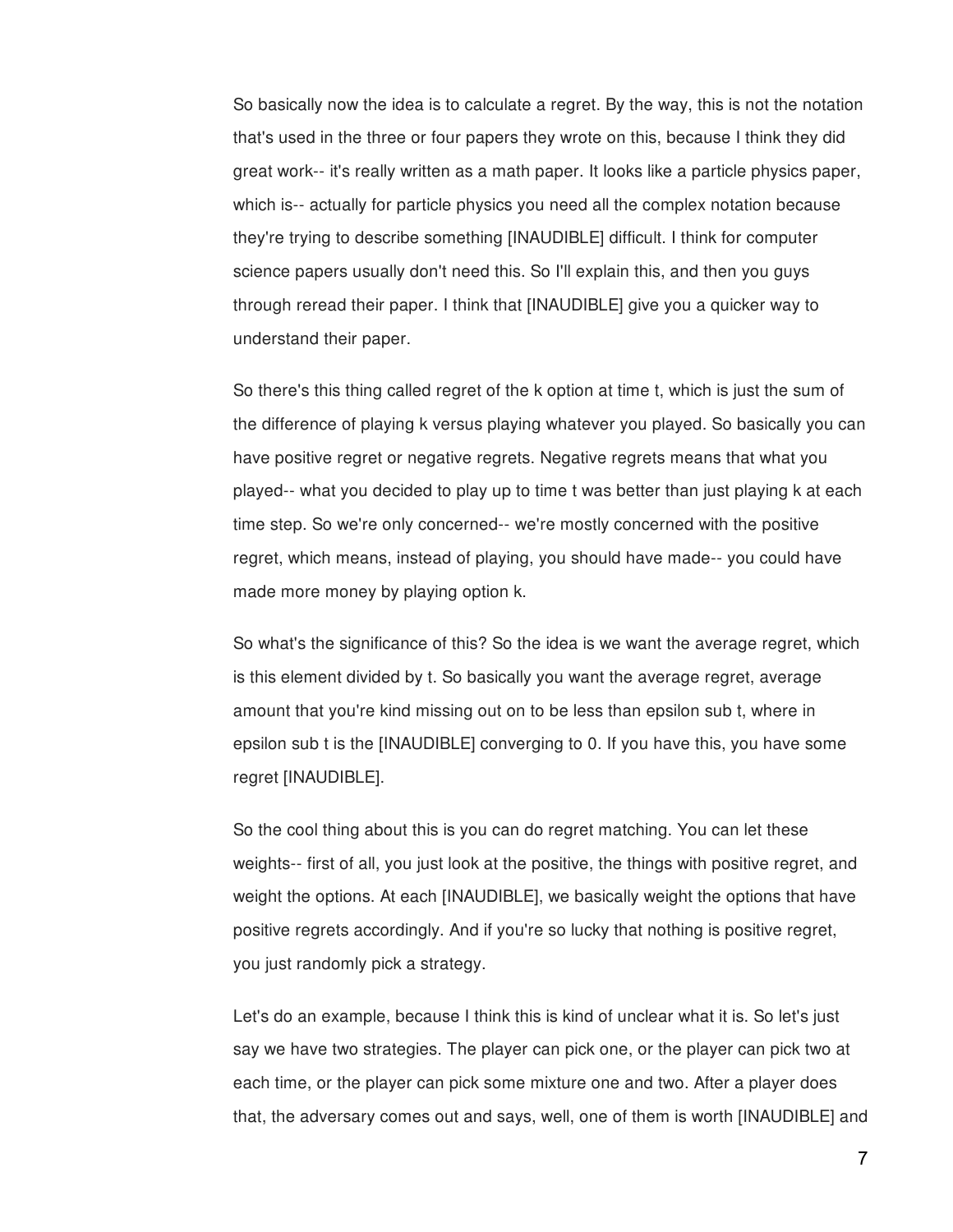one of them is worth 1.

So let's just see how this works. So suppose at the first time step we picked sigma 2 because we don't have any regrets yet. We're just randomly picking a strategy-- [INAUDIBLE] sorry, sigma 1. We'll just randomly pick sigma 1. So the adversary now gives us the value of sigma 1 0 and sigma 2 is 1. And you go, oh, well that means that the regret of the first option is 0 and the regret of the second option is 1. We're aware this first option is 0 is because we already played sigma 1, so you can't have any regrets, either positive or negative, for playing sigma 1, because your option was playing sigma 1, but you have some regret of not playing sigma 2. Sigma 2 was kind of the winner here. If the two [INAUDIBLE] reversed, we would have r1 equals 0 and r2 equals the negative 1. And then we'd become happy because all our regrets would be non-negative.

So at t equals 2, because we have zero regret here and regret 1 here, we actually pick the strategy to be all sigma 2. Now the adversary says, OK, well the value of sigma 1 is 1, and the value of sigma 2 is 0 for the second time step. So what happens? Well, the same thing happens as before. Now we have regret of 1 on the [INAUDIBLE], and then regret of [INAUDIBLE] on the second option.

So what do we do next? The regret [INAUDIBLE]. Well, flip a coin or just pick a linear even combination of the two strategies, half of one and half the other. That's what we can do. [INAUDIBLE] the same. So now the adversary says sigma 1 is 0 and sigma 2 is 1, which means that the regret of 1 actually goes to 0.5, and the regret of 2 actually goes to 1.5. [INAUDIBLE]. 1 goes down a 1/2.

So now with these regrets our waiting is kind of the ratio of the two. It's 1/4 sigma 1 and 3/4 sigma 2. So now the adversary goes, OK, well sigma is 0. Sigma 2 is 1. So this regret actually goes [INAUDIBLE] down by 3/4, and this goes up by a 1/4. And since this is negative, now we pick the strategy to be sigma 2. [INAUDIBLE] and so forth. Now the adversary [INAUDIBLE] for us and say, oh, it's really sigma 1. Then a regret of sigma 1 would go up to 0.75, and so on and so forth.

So it seems that the adversary can make the job tough on us. Well actually, there is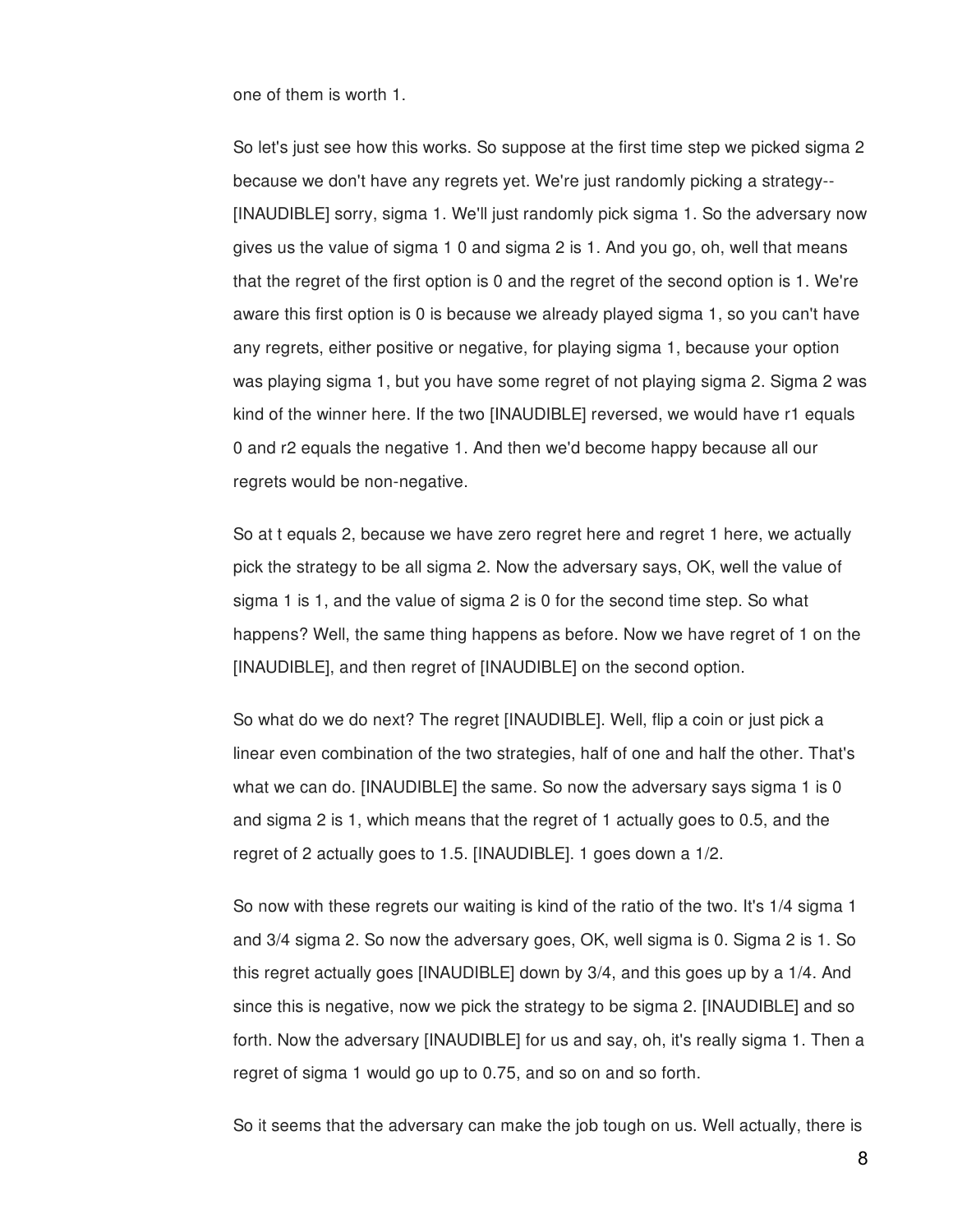a theorem that says, for our example, [INAUDIBLE]. The square of the first regret if it's positive plus the square of the second regret if it's positive is always going to be less than or equal to t. And that's because, if [INAUDIBLE] these are both positive, it goes, for example, you are really going r1 plus or minus whatever amount of r2 you're doing. And r2 of t now minus plus whatever amount of r1 you're doing. The things that [INAUDIBLE] this you can see the cross terms cancel each other out. This becomes 2 r1 r2 divided by r1 plus rt.

So you're left with this squared plus this squared plus this squared plus this squared. And this squared plus this squared is going to be less than 1, so we have this here, which means that the quadratic sum only [INAUDIBLE] by 1. We have this bound. Why is this bound so great? Well if the square of the regrets are less than t, that means the average regret is going to be [INAUDIBLE] 1 over root t. In fact, it's kind of left as a homework problem. In a general case, our kt over t is less than n minus 1 delta over root t, where delta is the maximum deviation of the options and is just the number of options. Yeah?

- **AUDIENCE:** I'm curious, is [INAUDIBLE] in terms of what is the strategy sigma. Number of like a payoff?
- **PROFESSOR:** No, no, no. A strategy sigma, in terms of poker strategy, is sort of a description of what you would do. Suppose you get ace, six off suit pre-flop. A strategy would be a descriptor of what you would do at each point of the hand.

So there's some significance in effect that this regret, average regret, goes to 0. Well, the significance in terms of game theory optimal is suppose a peer's strategies are-- suppose you have a bunch of peer strategies for x and bunch of peer strategies for y. If we regret match, but instead of doing an adversary, we just say t utility for x is just the utility for x playing against the sigma ty, and the utility for y is just negative utility-- the game utility for y playing against sigma xt. This is kind of a mutual regret matching. You do regret matching for x and y in each step, which means you just modify x-- you compute the regrets at each step. Then you modify x [INAUDIBLE] y strategy by this type of regret matching.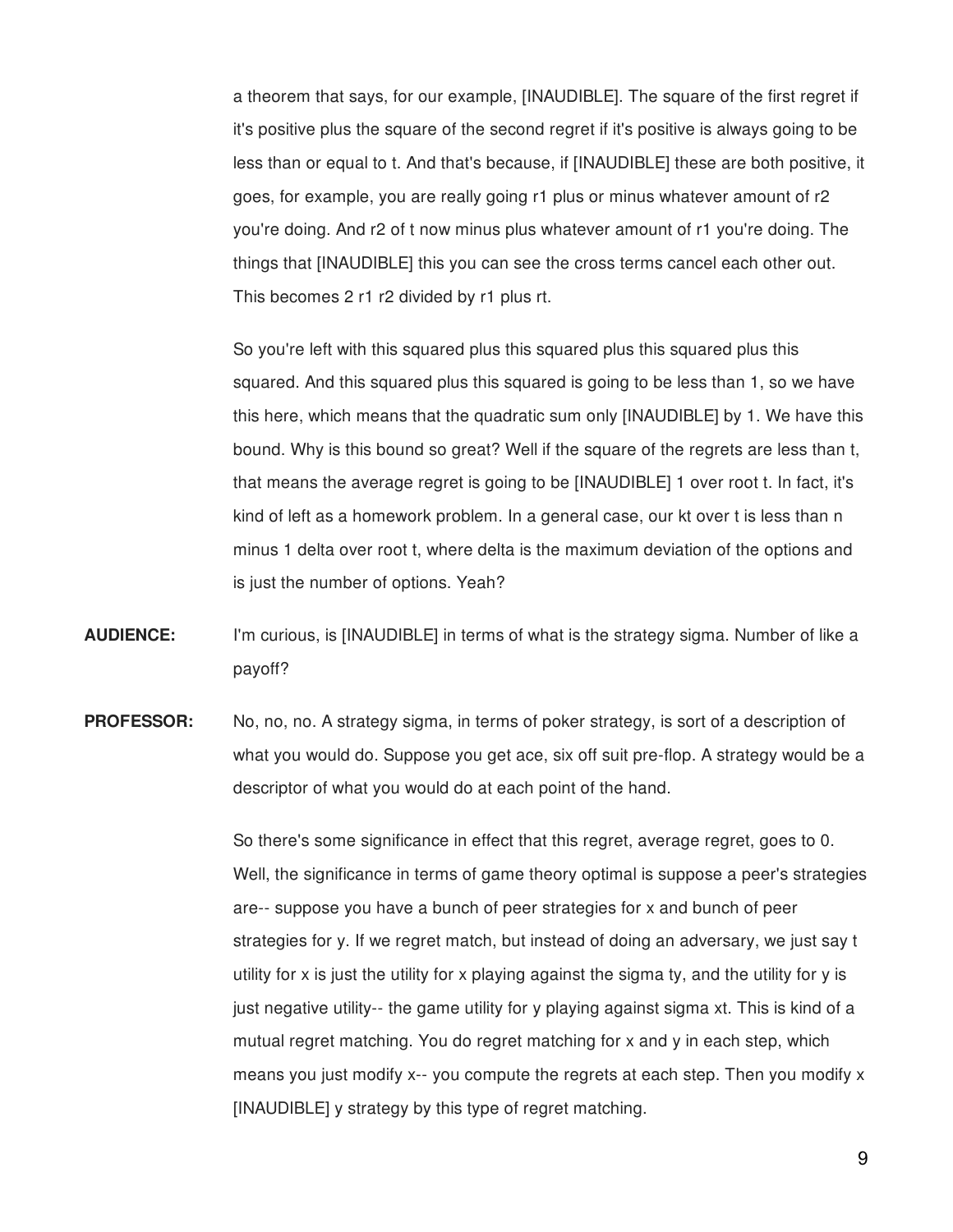And basically the strategies that you choose, the average strategy, which is the sum of the strategies you have had all along divided by t. 1/t-- all the strategies you've done in these t steps. And basically what happens is now, if you try [INAUDIBLE] to exploit a [INAUDIBLE] strategy, again, this is the best x can do against y minus the best y does against x. You compute this, and you add the sum of what actually happened with x of t and y sub t, and so on and so forth.

You notice that this is the regret of k-- of x picking strategy k all the time. It's just y picking strategy j all the time. So that's less than 2 epsilon over t because regrets over t converge, so it's within [INAUDIBLE] game theory optimal. Basically what this all means is basically suppose you choose your strategy, some mixture of stuff. Your opponent tries to figure out how best he can exploit this strategy. By the way, this is often called nemesis. I really like that name. Opponent figures out his nemesis strategy against you.

Then, well, you get to see-- so his nemesis strategies-- unless you're playing the exact game theory optimal strategies-- is always going to be better than the game value. He looks at what you've done and finds the best response. And you do the same to him, and the difference of those two games kind of exploitable. Obviously, this means basically, if your opponent sees what you're doing, this is the best he can do against you. This number is the one that's less than 1/1000 of a big blind.

So counterfactual regret is kind of cool because-- it's a good thing I've drawn this tree. At each of your decision points, now you can regret match. So first of all, you don't need to be fed back the correct utility [INAUDIBLE]. Here in the example we gave, we had a u0 and u1. You'll just be fed back some unbiased stochastic number that averages the value of the game.

For example, if you're doing a regret chain on poker, it's hard to tell if I'm up with this strategy that has a bunch of terabytes, and you come up with a strategy that's also a bunch of terrabytes-- what's the value of playing against y [INAUDIBLE]? But we can just get a sample. We can get a sample. Well you can just run it once. Right, that's the idea. You get a sample by just saying, OK, just play one hand, and see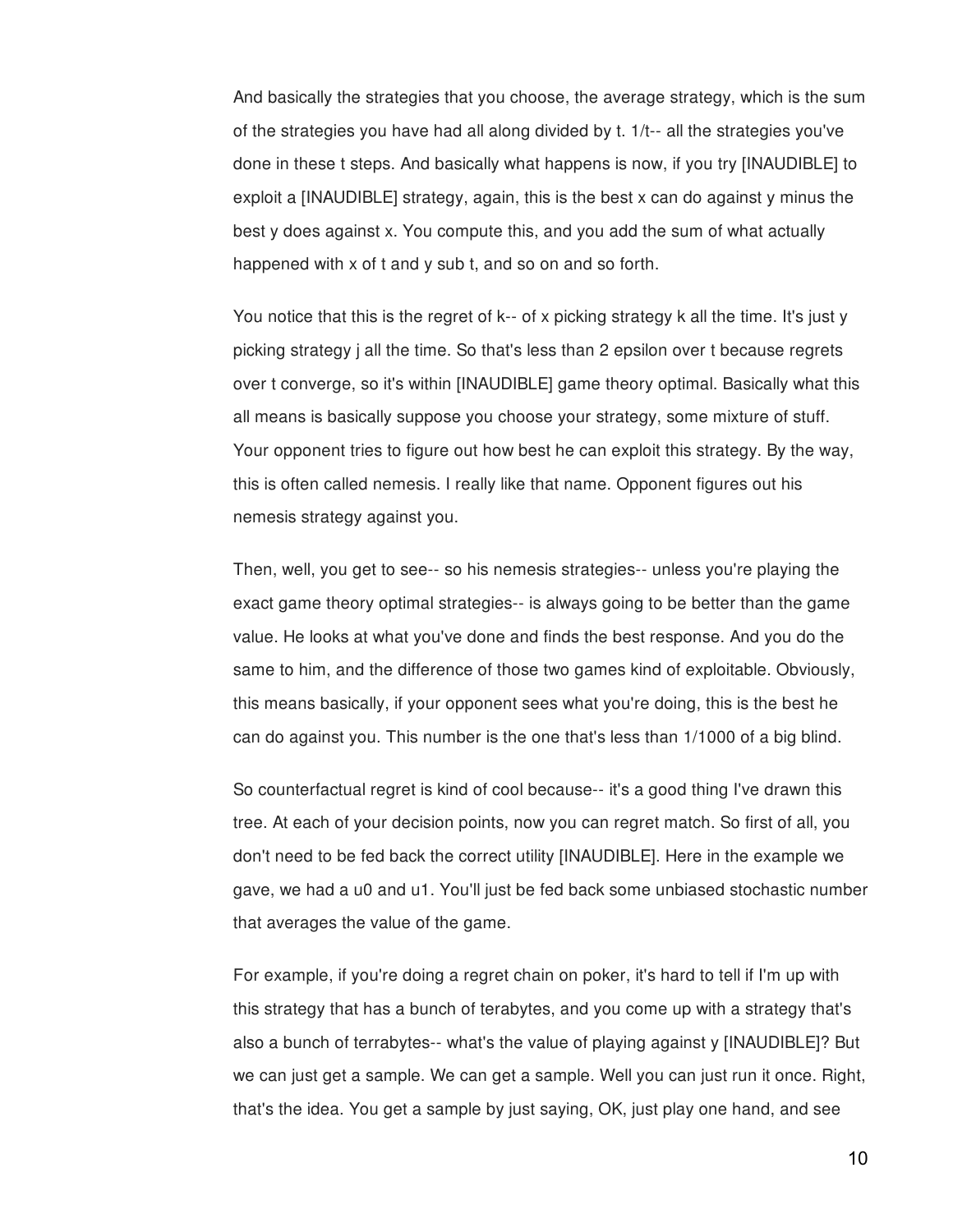the result of that hand. And you could use either random chance or whatever every time you decide to do whatever branches of your tree if you do a mix tree. So the cool thing already is, without counterfactual regret, you can quickly converge the solution, because a lot of strategies, like fictitious play-- it's the best response. The best response is hard to calculate sometimes, but each simulation can just be one iteration through it.

And this is counterfactual regret because [INAUDIBLE] is given assuming that the player does everything to play to that node. So the waiting here is nature just has its probabilities. If your opponent plays according to his strategy, but when you play you always kind of play towards that node, so your weight actually 1 for each of these options you pick. The cool thing is that once you have the structure set up where you're just doing one or a few iterations throughout the hand, it's actually pretty easy to set up different weighting schemes.

For example, if you have two options and the ace of hearts comes on the turn, or the deuce of clubs comes on the turn, and you don't really have to worry about the ace of hearts coming on a turn. That tree is fine. That part of the tree has very little positive regrets. You can say, OK, we'll just-- different game where the ace of hearts comes about [INAUDIBLE] at a time the deuce of clubs comes, but we're going to weight the results by 10.

You still get the same answer. It's just that you get a much coarser kind of [INAUDIBLE] every time the ace of hearts comes, but already kind of know what to do with that. You can work on the deuce of clubs. So there a lot of different weightings schemes. This means that the hands can be kind of sampled intrinsically.

So the final algorithm they had was factual regret plus. So instead of having accumulated negative regrets, basically a lot of these option regrets can be really negative. Folding aces pre-flop quickly turns to really negative regret. You lose your small blind, and hopefully if you play it limit hold 'em, you could win more than the small blind. So you accumulate a lot of [INAUDIBLE] so set options falls off the map.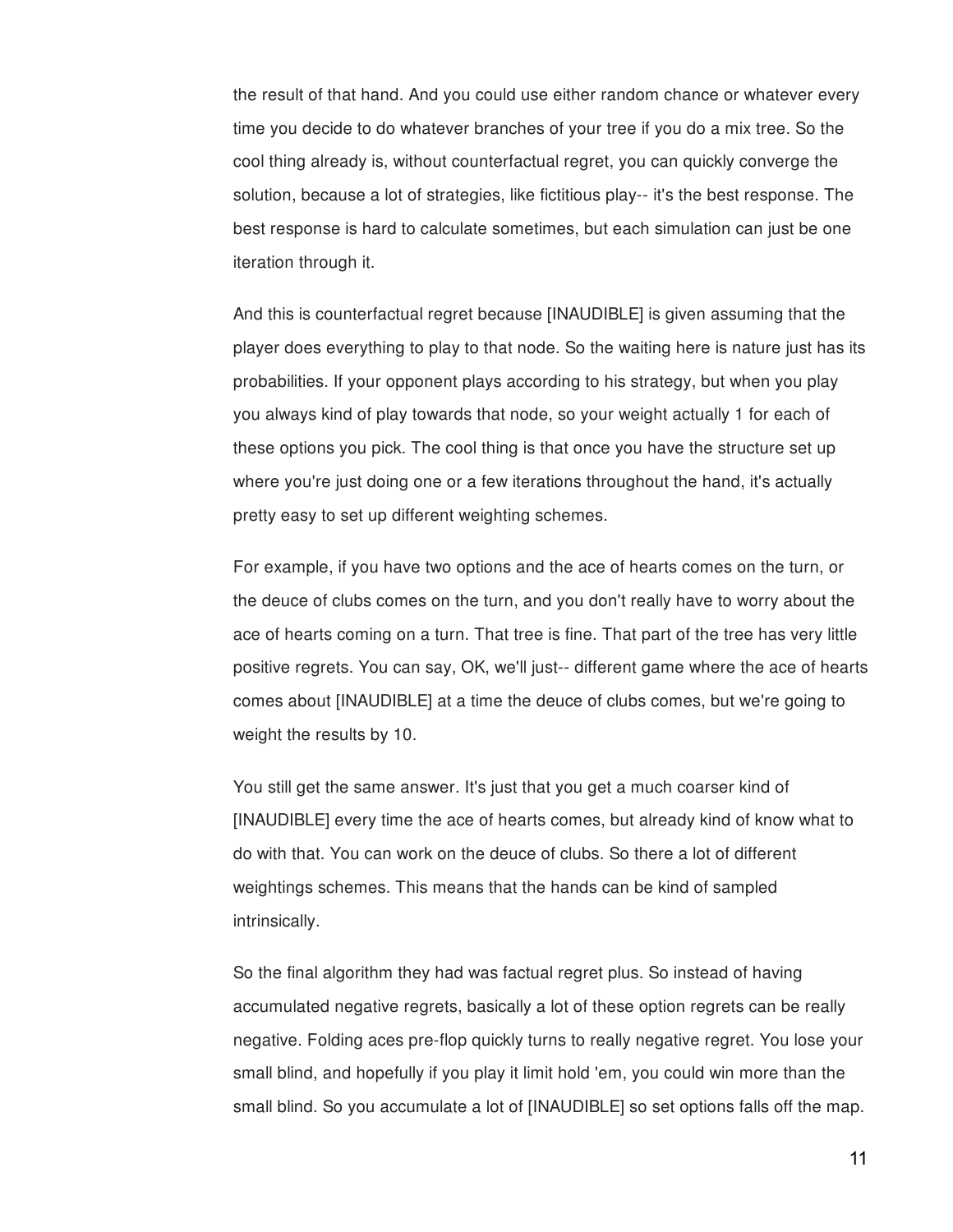Their innovation in counter factual plus is to, instead of putting a big negative number to a lot of these things, they just floor them at 0. And the reason they floor at 0 is because you know this a simultaneous evolution of strategies where even strategies at the beginning just might not be great strategies, and you want to-- if regret of something is 0, you can route get regret faster if it's the right thing to do to respond to your opponent's strategy. All of these things-- suppose you start with a random initial guess for your opponent's strategy. Then you actually have a pretty reasonable strategy, which is bet and raise every time with every hand. If your opponent has a random strategy, he might just fold.

So later in the streets, it's probably [INAUDIBLE] just bet and raise every time with every hand. He raises you back. It's not like he knows anything. It's a random strategy. Just raise him back and hope he folds. If he doesn't fold and call, you bet again an x3, because now the pot is bigger. So he has a 1/3 chance of folding. You should bet.

So that evolves quick. If you start off with a random tree with no information, that starts off as the dominant strategy. And then you have to walk that back as your opponent's strategy evolves also. By the way, they're actually keeping two trees- one for the small blind strategy, and one for the big blind strategy. And this is everything with respect to the small blind. The small blind isn't-- so let's just go into the next slide probably. [INAUDIBLE] have to be.

So let's try to figure out how big the strategy space in limit hold 'em has to be. So let's concentrate on river nodes because that's most of the nodes. It's a tree so we just have to calculate the leaves. So first of all, assuming a four bet cap-- the reason we assume a four bet cap-- well, I don't know why, but it seems that that's-- so this is one approximation, the four bet cap, but this is kind of normal in types of research papers. if we have a four bet, there are nine possible actions that get you to the next street. There are some actions that [INAUDIBLE] like player one bets and player two folds, but if you don't get to the street, you don't get to the river, and that's a pretty small percentage of the nodes.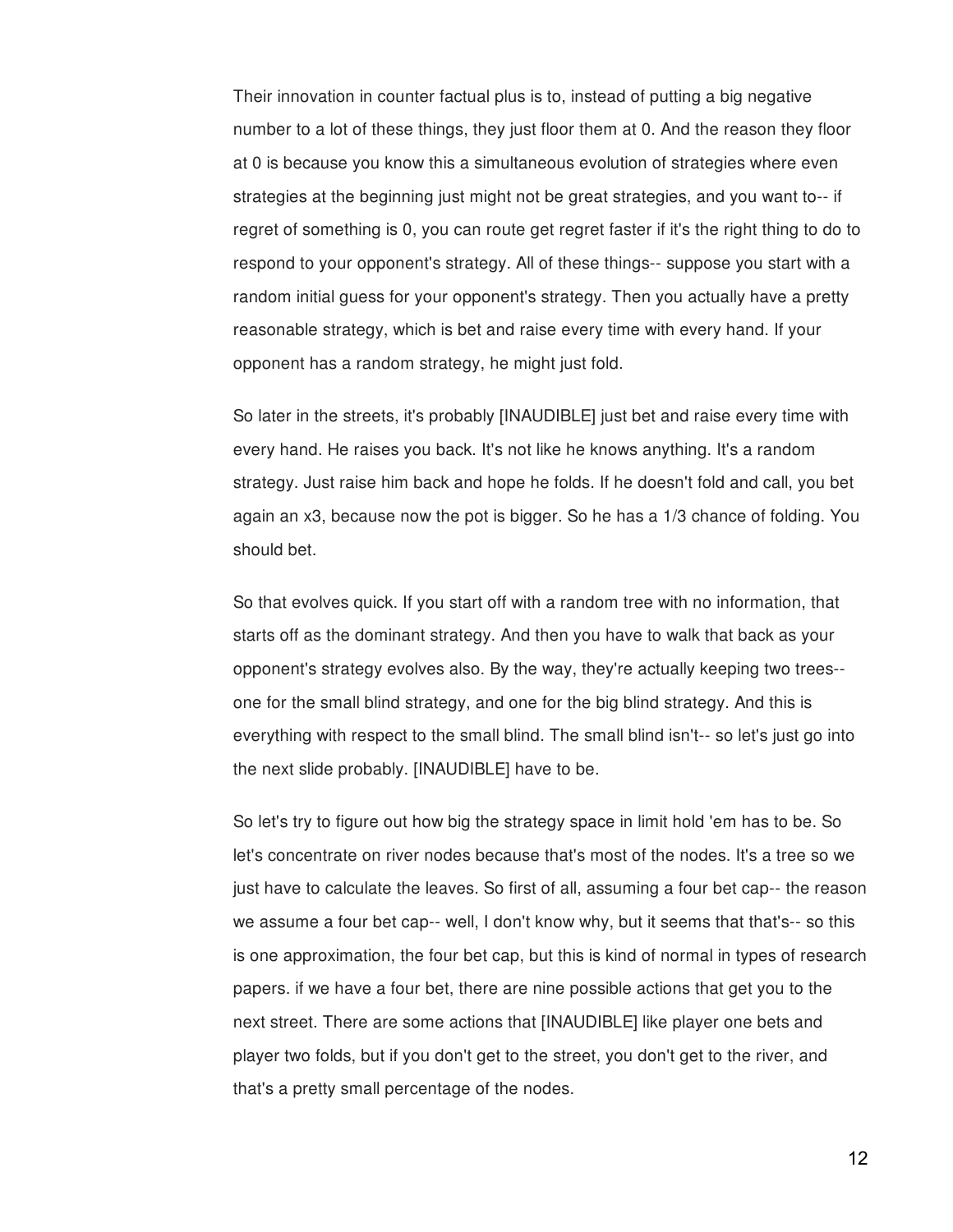So why are there nine possible actions? Let's count them. One of the actions that gets to the next street is check check. So that's one. What are the eight? What are the other eight?

- **AUDIENCE:** [INAUDIBLE].
- **PROFESSOR:** Right, check raise. Let's try systemic [INAUDIBLE] count them. So I claim that there are two ways-- one bet in the pot. Player one can bet, and player two can call, or player one can check, player two can bet, and player one can call. In fact, there are two ways to put k bets in the pot and k is greater than 0. If you want to put three bets in a pot, what are the two ways?
- **AUDIENCE:** [INAUDIBLE].
- **PROFESSOR:** Right. Yeah, right. Bet, raise, re-raise, call, and check, bet, raise, re-raise, call. So if the cap is k bets, there's always 2k plus 1 ways to [INAUDIBLE] three. So there are nine possible actions in each betting round before the river. So there are three betting rounds-- pre-flop, flop, and turn.

So let's use some symmetries because I don't think the optimal strategy has you playing something differently with ace, six of diamonds, ace, six of heart. [INAUDIBLE] very easy to prove. The optimal strategy doesn't have that. So using symmetries on a flop-- so how many distinct flops are there? Well, I like to think about it as where the suits have symmetries. I like to think about it as, well, there could be three suits in a flop, two suits in a flop, or one suit.

So if there's one suit on a flop, there's 13 [INAUDIBLE] combinations. That's pretty straightforward. If there are two suits on a flop, what's the combinations? There are 13 possibilities for one of the suits, and there are 13 [INAUDIBLE] for the other suit. It's based on heart or something like that. The suits are symmetric.

So there are 1014 things [INAUDIBLE]. This is [INAUDIBLE] the things. And if it's three suited, you just choose three ranks, but it's not 13 choose 2. It's 15 choose 2 because why? I guess the ranks can be equal. So it would 13 choose 2 if the ranks would be unique, but you'd have three aces on him. So this is actually 15 choose 2.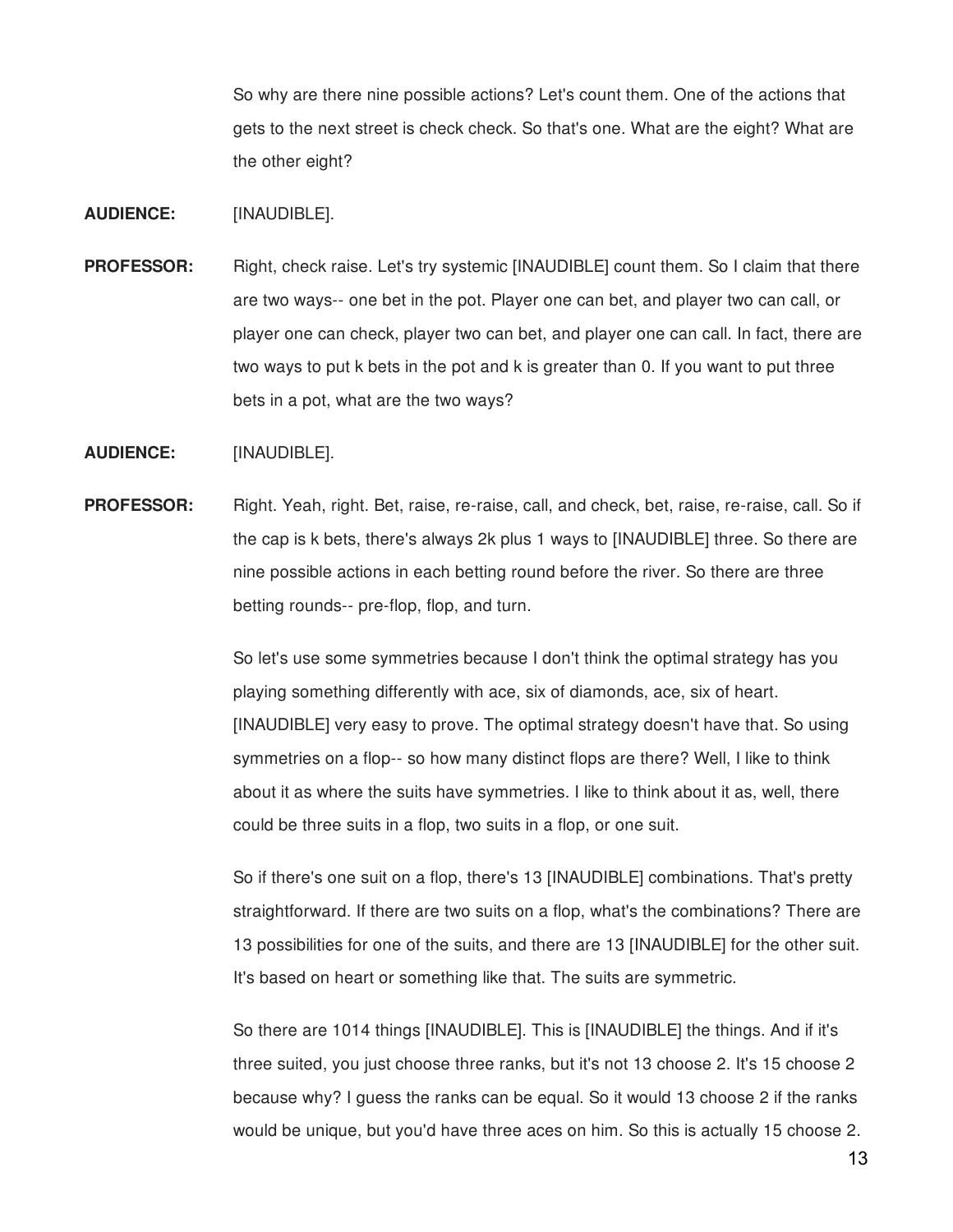So there's 455 three suited flops, [INAUDIBLE] flops. That's kind of the big explosion in limit hold 'em, pre-flop to flop.

So there is not [INAUDIBLE] possible actions in each betting round. So let's count the number of turns and rivers. There's [INAUDIBLE] turns and 48 rivers. So counting that, you have a billion possible action sequences to the river. The [INAUDIBLE] things in each street, all the flops, then the turns and rivers. But each river, there could be up to 126 [INAUDIBLE] types. 47 times 46. Making about 6.5 trillion hand river types.

Each node should be visited about 1,000 times. It's a big computational problem, but it still tractable, especially if you have 900 years of CPU. And they also used many shortcuts. They use all the symmetries I talk about, and they also have a few shortcuts. And you can see these trees are big. Terabytes of memory to actually store your strategy.

So you can't really get that on a node yet. I don't know. Can you fit that on a node now? Does anybody know? I don't know of a CPU that has [INAUDIBLE] bytes of RAM yet.

What they did was they broke the problem up into about 100 [INAUDIBLE] different sub-games, and they just worked on those sub-games. In fact, I guess if you're clever about it, you can use cache memory when you get down to the river. Things are pretty close, and you know that using cache memory is faster than using [INAUDIBLE] memory. You can take advantage of these things. A lot of these updates through these regrets are just simple addition, and you can just optimize the heck out of this, and I'm sure they did it.

Let's just try to solve some other games. I have two games that seem accessible. Suppose we do Omaha eight. Well, this is exactly the same structure as limit hold 'em. You just change the hole cards. So instead of having 47 choose 2 different river hands, you have 47 choose 4. That's like a multiple 82.5 x to the original tree, so that's not that bad. 900 CPU hours-- this is just 75,000 CPU hours. If it were a matter of national security to get the exact solution to Omaha, the military could just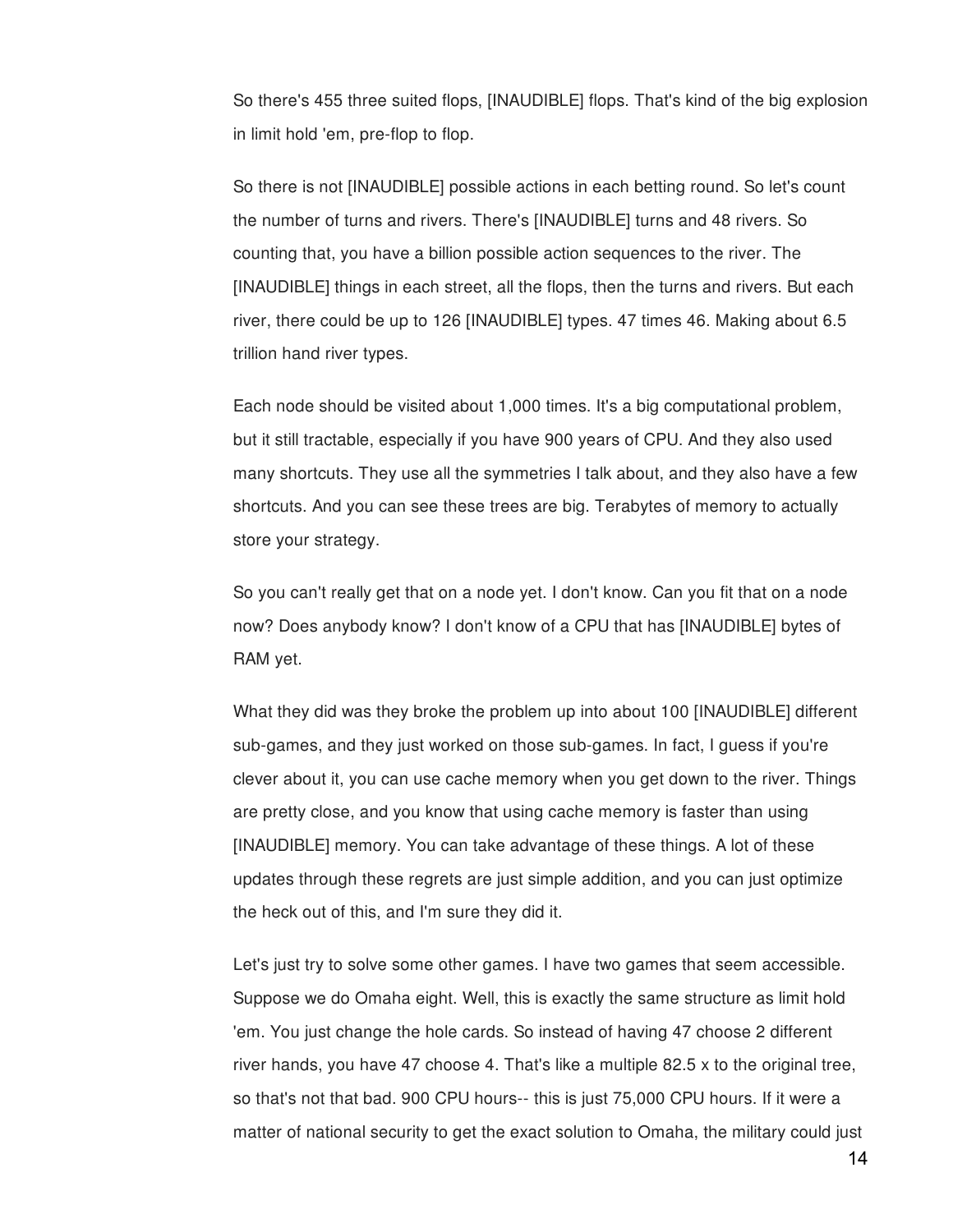do it in a few months.

There's also [INAUDIBLE] you can do, by the way. Basically, what they did is- before they did this, was that they solved the sub-game. In that, basically if you both get hands together and you say you have to play these hands the same way, that's basically a sub-strategy. You can consider subspace of your strategy x prime of x and y prime of y, and you just solved the x prime y prime game, meaning you both get hands together, probably on the river because that's when bucketing kind of becomes more necessary.

And you solve that game, and you go, well, how optimal is x prime in the hold game? And if you're good at bucketing, it may be pretty close. If you're bad at bucketing, like you put the aces in the same bucket as seven, five suited, you probably won't get a great answer. So you need to intelligently design your buckets. You can't-- well, I guess there are also evolutionary things you can do to try to design buckets and see what things are close to each other. People who have familiarity with this know that this is kind of hit or miss.

Another game that you can maybe solve is razz. It's definitely as simple as [INAUDIBLE] a stud. Why is razz simpler than all other games of stud? There are only 13 different cards. The deuce of spades is the same card as the deuce of hearts. You can't-- well, you could make flushes, but they're irrelevant.

So unfortunately there are 13 to the 8th power possible ways of cards can come, because there are four up cards. That's sort of the problem. Kind of the community information you have is a bigger set, and your trees just get bigger because now you have one extra street. And you still have 415 choose 3 combinations of any three ranks as river hand types. So There are 2.4 quadrillion river hands. So that's a factor of 374 [INAUDIBLE], but we think some of these roads are pretty null.

How many of you actually play razz? A couple of you. OK, great. Good poker class that people study razz. If you have a queen up and a deuce completes it, you're not really going to get into a raising war and make it [INAUDIBLE] cap on third street. Some of the [INAUDIBLE] may be null. You can do some bucketing, perhaps.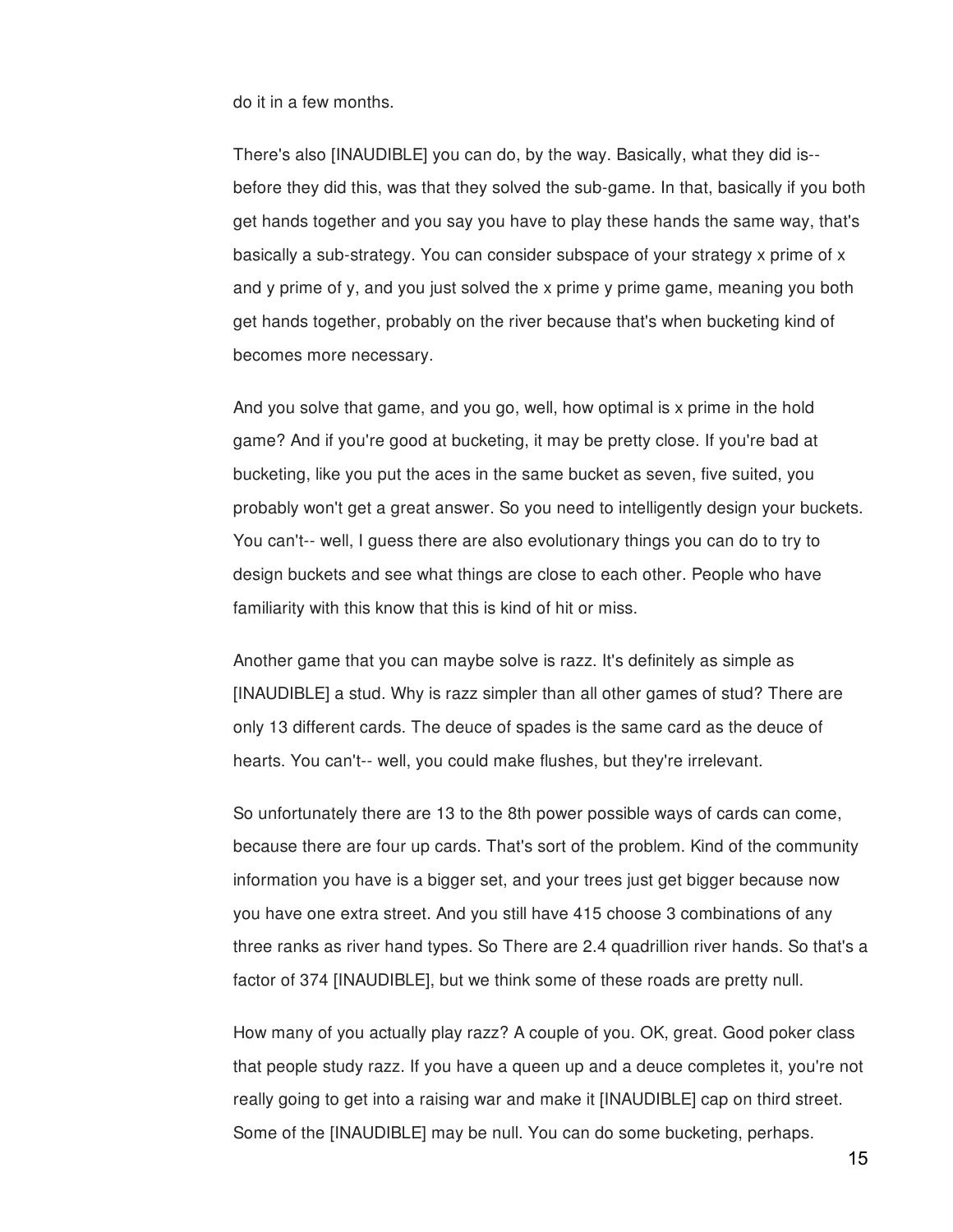Razz is kind of more natural to bucketing because you can think about what hands to bucket together. Maybe the king, eight, six, deuce is very close to the king, eight, six, ace. And the two strategies-- and you can start in hands by rank order of cards or something like that. So this is 374. This is 82.5. Or you could apply for a grant and say we need x hours of CPU time. I don't know what the right strategy is, but these two problems are tractable.

Let's talk about big bet games because there's been some sort of discussion, even last night, about Snowie. A few people have tried big bet games, and they're problems. First of all, there's a continuum of bet sizes you can make. The Snowie solution just assumes three bet sizes. I can bet half the pot, I can bet the pot, or I can jam, I think. Maybe there's-- I can bet two times the pot, but the problem with that is that I think that's a little bit too coarse. The question is, if you solved that game, how close is that solution to the real game?

And that's kind of an interesting question, but you don't even have a complete strategy. What if some guy bets a quarter of the pot, or 1.5 times the pot, something that' not on your list? You have to exploit-- and then it gets kind of weird, because my response to a pot size bet is to raise the pot again. All right, what if he makes a 1.1 times the pot? Is it right to raise the pot-- just raise the pot 1.1 times or raise the pot 0.9 times so you get back to the same stack sizes so you can do the same thing in the future. These are difficult questions.

Even if some bets [INAUDIBLE] are non-optimal, our full strategy needs responses to to the bets. So simple approximations may work. I kind of feel this is kind of a tough problem, though. And you could just-- just playing a game where you can just make rigid pot bet sizes, then you might get something actually interesting. But one of the things with regret matching, if you actually have a lot of bet sizes, suppose you say, OK, I'm just going to kill this problem, and I'm going to do 0.01 times the pot, 0.02 times the pot, 0.03 times the pot, and so on and so forth.

The problems is now you have a lot of options which are really close in equity together, so this regret minimization is going to take a while. It's going to have to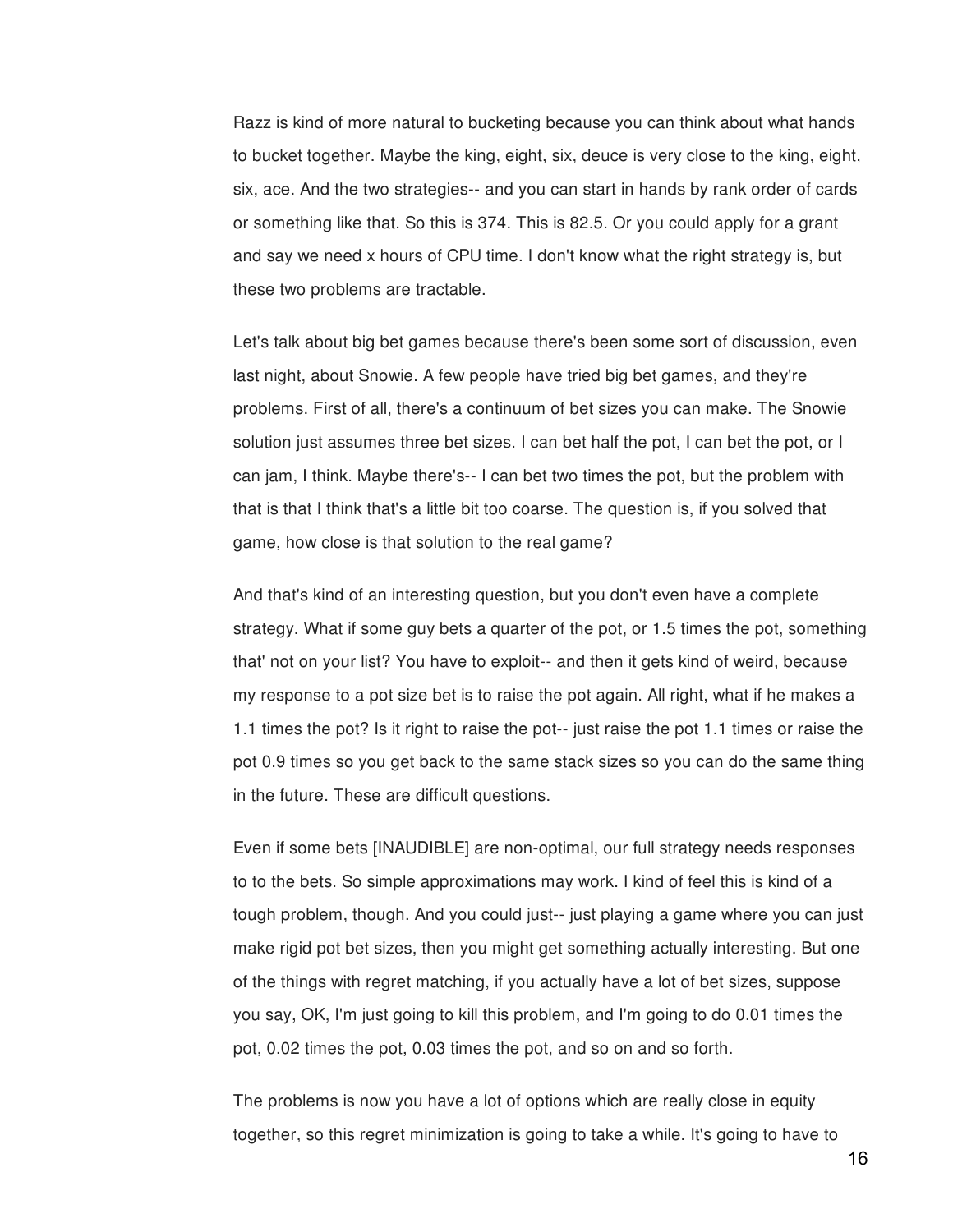sort out really close events. And then it's going to have to balance your value bets with your bluff and things like that. So even just trying to kill it by putting a lot of bet types may not solve the problem for you.

So two player, three player games are actually kind of interesting. The dress by the group and using counterfactual regret to create competitive multi-player agents. And this is a paper done in 2011 or so. And the program for actually first and second in annual three player limit event-- the first problem is that there's no guarantee of epsilon convergence. You're not necessarily within epsilon of Nash equilibrium.

Second problem is that, do you just want to play in Nash equilibrium? There could be multiple Nash equilibria in multi-way games, especially in these proportional payout tournaments, satellites where, say, two people get a seat. There are really nonlinear effects going, and it could [INAUDIBLE] which collusive equilibria are you playing? In our book, Jared and I point out a game called the rock maniac game where it's a real poker game where players can use a simple strategy and ensure you losing. A simple version non-poker version, like a game where you play even or odds with three players, but the odd man out wins.

So suppose you and I are colluding against the third chump. What would we do?

**AUDIENCE:** [INAUDIBLE].

**PROFESSOR:** Right, I would play one, and you'd play two. And the third guy could never win. There are situations which can come up in poker like that, but I think if there's no collusion and it's not a tournament, playing Nash equilibria usually turns out OK. I think that's sort of the argument they were making in creating these strategies.

> All right, here are the references. This took about [INAUDIBLE] the time I estimated, so questions? OK, let's just-- you hand your hand up first.

**AUDIENCE:** Well, the original strategy finds that the Nash equilibria, if you're playing against someone who's trying to beat [INAUDIBLE] strategy-- does it work if one of the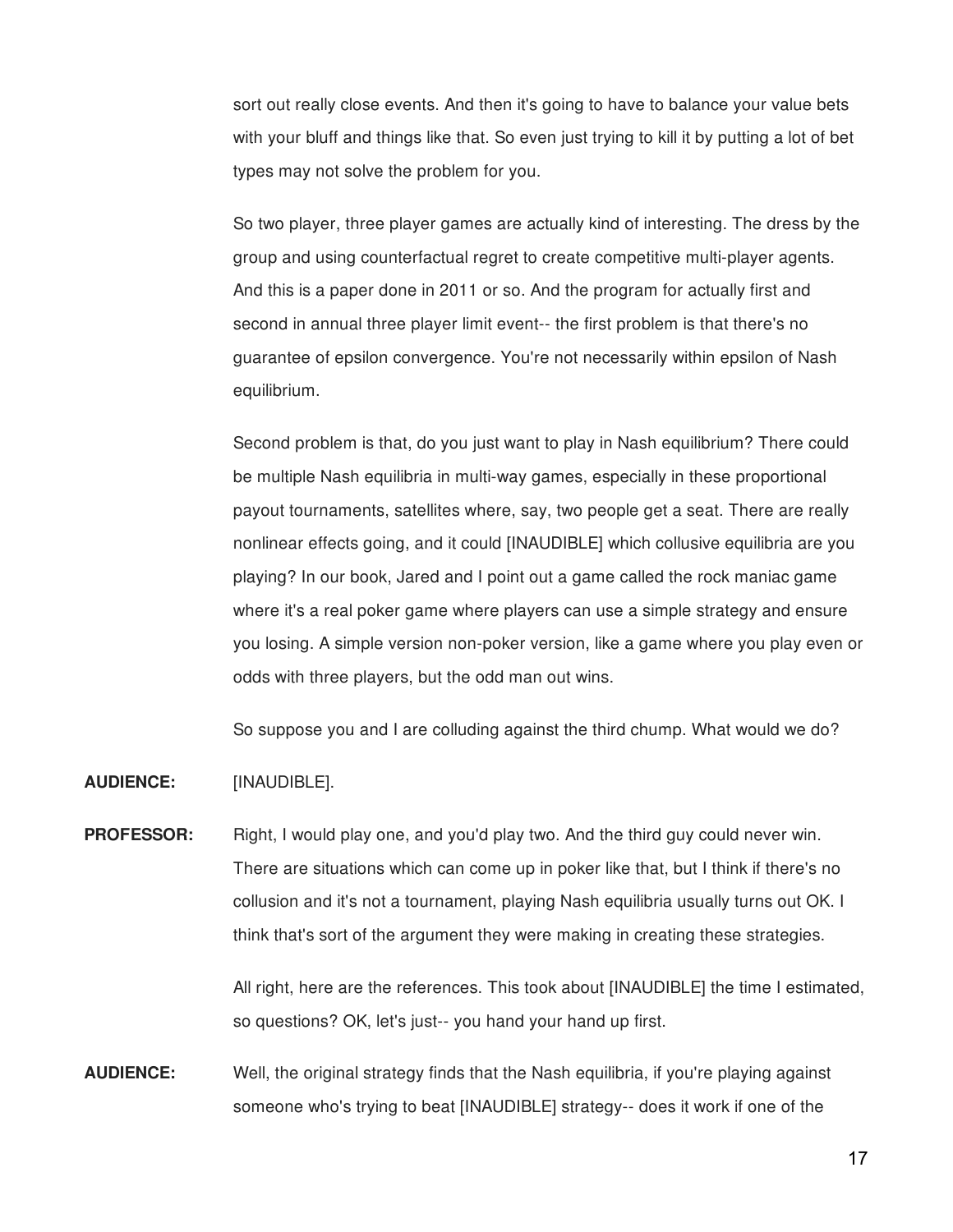strategies is probabilistic. Let's say two strategy trees--

- **PROFESSOR:** Yeah, yeah, yeah. It does work with--
- **AUDIENCE:** Choose [INAUDIBLE], but you don't know always which one I'll choose.
- **PROFESSOR:** Yeah, it works because you're going to play-- all of these strategies assume that they could be mixed strategies. If you're not allowed to play 1/3 rock, 1/3 paper, and 1/3 scissors, then you're going to have to play really bad strategy, and there's definitely times in which mixing is going to be necessary. So, yeah. All of these strategies have mixing. Yeah?
- **AUDIENCE:** What effects do you think [INAUDIBLE] going to have on limit hold 'em games?
- **PROFESSOR:** I don't now. I think pretty much before the solution came out the big online players kind of knew that a lot of people were playing near optimal, and I think the game is kind of dead. What do you think, Mike?
- **AUDIENCE:** [INAUDIBLE].
- **PROFESSOR:** Right. Too bad Matt doesn't come here.
- **AUDIENCE:** [INAUDIBLE] are already basically doing this anyway.
- **PROFESSOR:** Well, no. I mean, even if you have the strategy, you have to learn it. The problem is that, if you go to a casino and you play somebody who's a good limit hold 'em player, he's-- because these types of strategies have been out for a while, they already played much closer to optimal than they did before. So I think this would have absolutely no effect on heads up limit hold 'em. It's already kind of no one- yes?
- **AUDIENCE:** So can you talk more about different ways you can do approximations. [INAUDIBLE] mentioning earlier bucketing all of the different hands [INAUDIBLE] the ranks or what are some other things we can do?
- **PROFESSOR:** It's an endless [INAUDIBLE] be clever in bucketing. So bucket hand types together.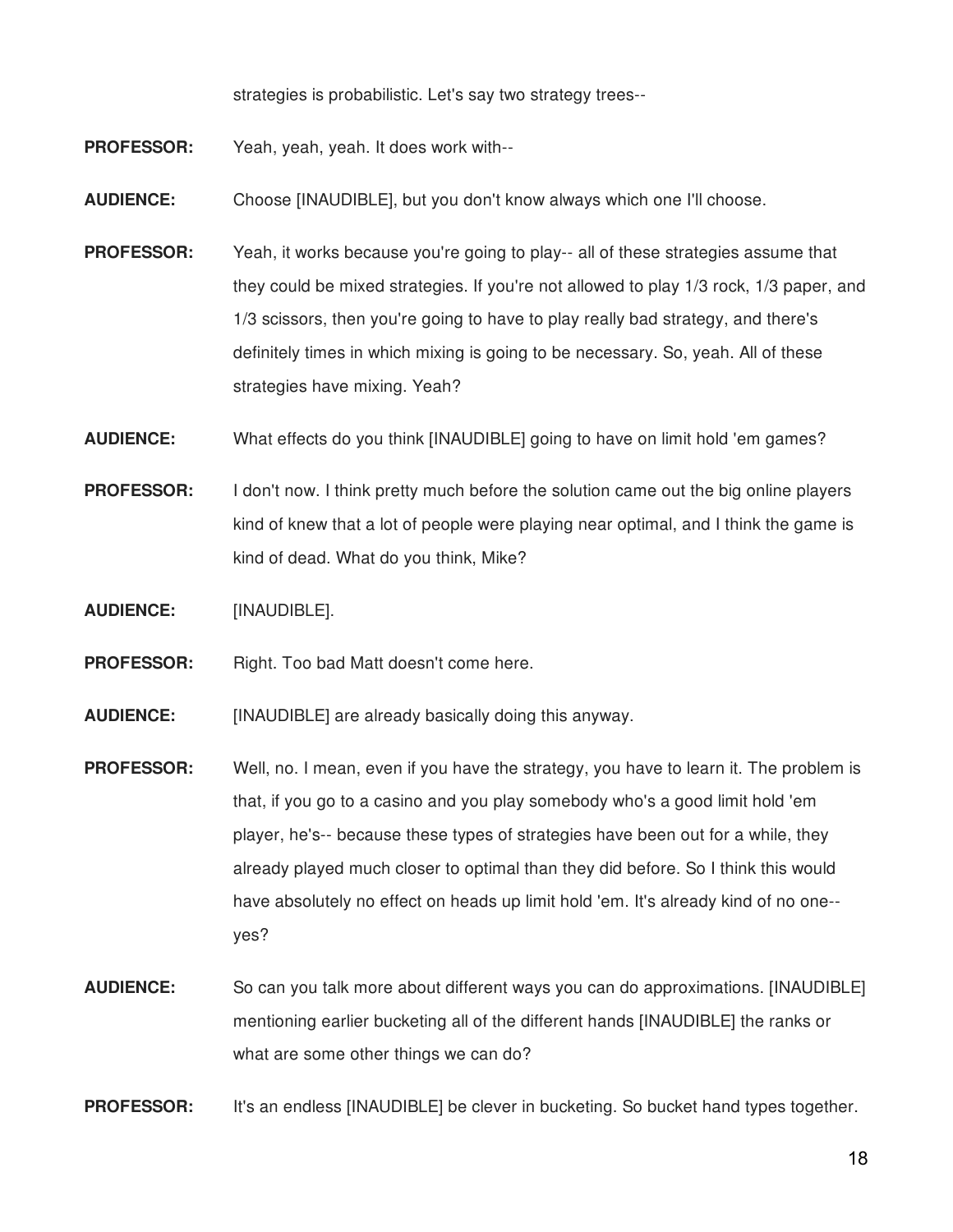One kind of clever thing you can do is try to cut out the river entirely by just estimating your equity on the river. Of course, that's not going to be your showdown equity because you may be forced to face of a bet. So you try some sort of implied value of your hand. Let's see. What other bucketing things.

I mean, in some games there's a sort of a natural way of bucketing hand types. Like In the river on Omaha, you could just try to bucket the cards that actually play and ignore the other cards. The thing is that, when you do things like that, [INAUDIBLE] losing assisting, we call it card removal. Card removal and blocking players from having the nuts and things like that are pretty important-- do turn out to be a pretty important part of the game theory optimal solution when you're getting down to the milli big blind kind of level.

And if you don't think about card removal at all, then you actually have a strategy that can be exploited pretty easily. Actually, I talked about this yesterday. The thing is typically when the pot is p and you're facing a bet, you want to make them indifferent to bluffing. He's betting 1 to win p, so you want to call about pr over p plus 1 at the time. If you don't call this much, he's going to bluff and take it. So that's sort of the thing. We're saying the bet is 1 and the pot is p.

So if the pot is 10, and he bets 1, and he takes it more than 1/11 at the time, he's going to just-- [INAUDIBLE] bluff everything. The real problem becomes that, if you don't think about card removal at all, he can start bluffing hands in which he knows it's more likely you have a mediocre hand or something that includes a strong hand. One real example is in PLO when there is a flush on the board, what's a good bluff?

- **AUDIENCE:** You have ace of [INAUDIBLE].
- **PROFESSOR:** Right, you have the ace in a suit. You don't have anything else. That's a great bluff, because you're blocking him from having a great hand, and you're blocking all of his not hands and a lot of his really good hands. And he's much more likely to fold, because if you bet the pot, a lot of his hands he's [INAUDIBLE] himself with [INAUDIBLE] with the nut flush. Oh, I have a natural call. Are you all in? I have the nuts? OK, I call. So that's why card removal is important. Yeah?

19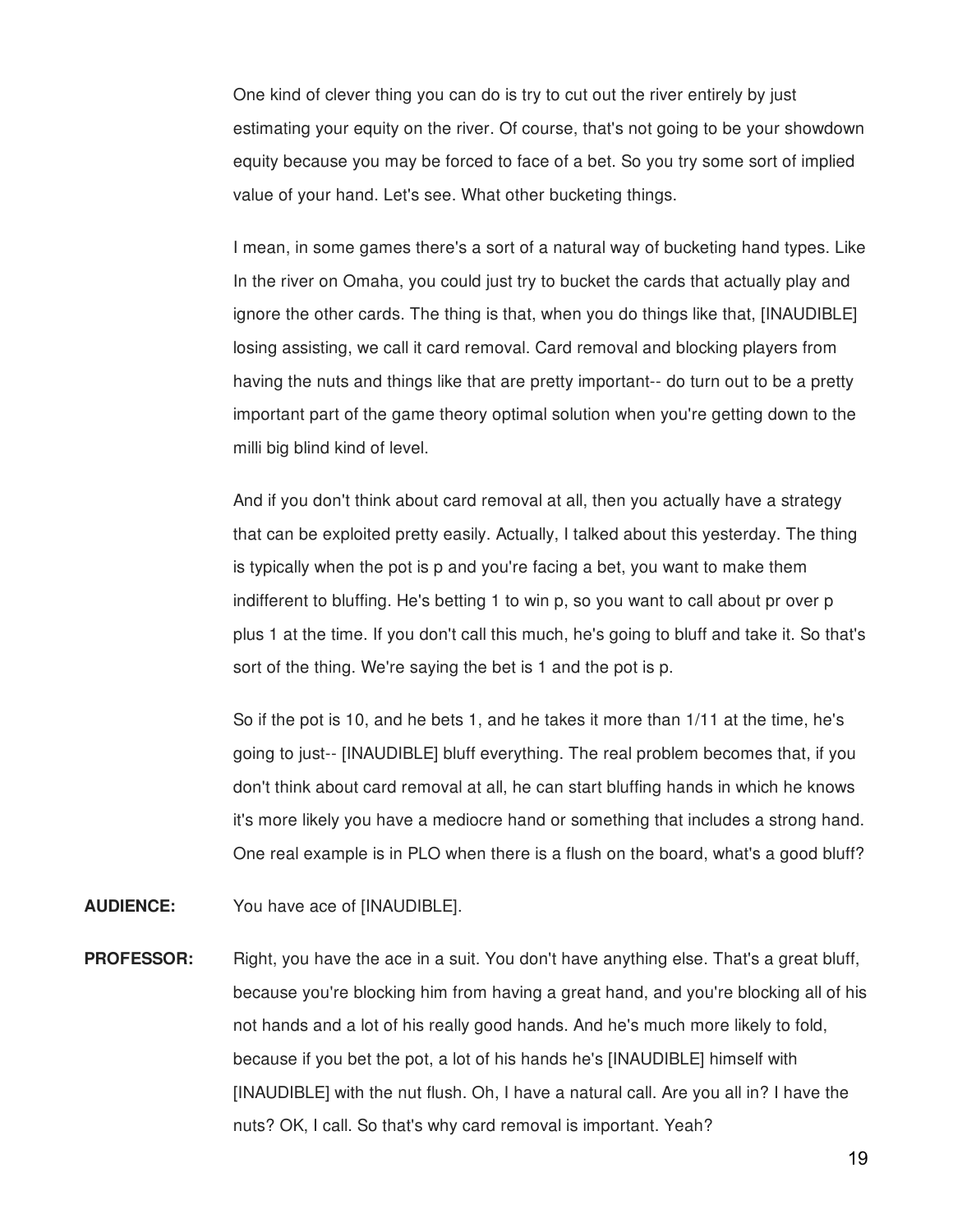## **AUDIENCE:** So is my understanding correct that optimal [INAUDIBLE]?

**PROFESSOR:** Yes.

**AUDIENCE:** And has there been any study of optimal [INAUDIBLE].

**PROFESSOR:** Sort of like utility theory. In poker in general, it's kind of weird. People think a lot about that [INAUDIBLE] what tournament they should enter, what games they should play. But there hasn't been a study really optimizing your own personal utility within the games. The assumption is kind of like, well, I'm going to use all this cool utilities theory [INAUDIBLE] to figure out what game I'm playing. As long as I'm playing the game, I'm just going to try to win the most money. That's sort of been the attitude, and I think that's actually correct for most [INAUDIBLE].

> In limit hold 'em, [INAUDIBLE] you need bank rolls of hundreds of bets. You're not going to try to optimize and try to win some fraction of a bet with your utility function by lowering the variance. That is an interesting question, because maybe-- I feel that, if there is some utility consideration-- like maybe in a tournament you feel your chips are non-linear-- maybe you are going to quit playing your marginal hands because of utility considerations.

- **AUDIENCE:** [INAUDIBLE] like the fountain table of major events. They'll go beyond ICM to say maybe I won't coin flip for a \$10 edge [INAUDIBLE] step up.
- **PROFESSOR:** I mean, if you use ICM, those utilities are already kind of calculated, but yeah. For example, final table of the main event, I'm not only using ICM, but I'm thinking, well, \$3 million-- \$4 million compared to \$2 million is a much smaller step to me than \$2 million is compared to 0 in my own personal utility. Like \$0.5 million compared to \$2 million versus \$2 million compared to \$3.5 million. So I need to optimize utility. I mean, yeah. I think that's kind of worthy of study. Yeah?
- **AUDIENCE:** What is it about the analytics of poker that makes it so popular with trading firms? And how does it--

**PROFESSOR:** Oh, OK. That's a great question.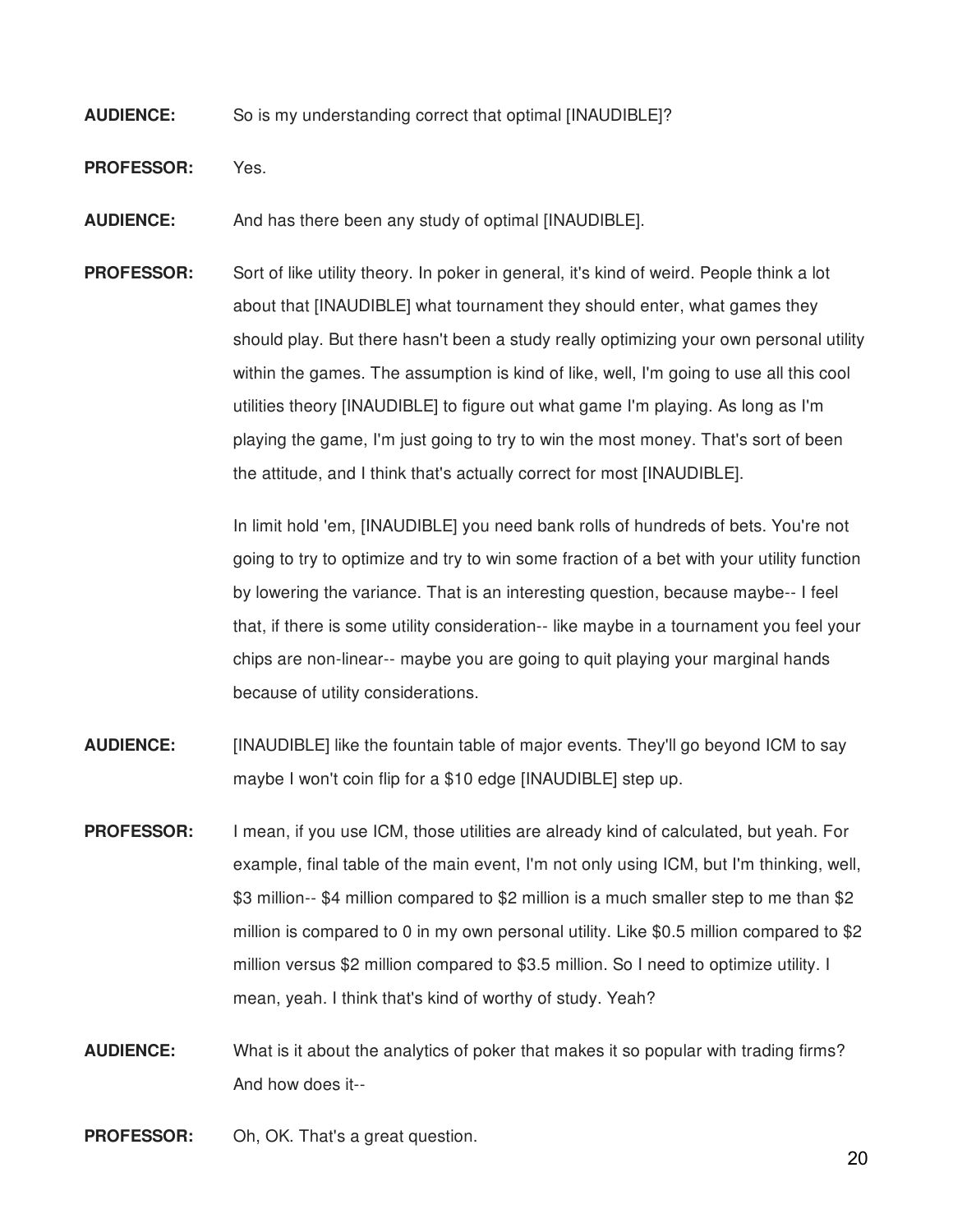**AUDIENCE:** How do you use it professionally, all of this stuff?

**PROFESSOR:** Well, I mean, I think poker is just kind of-- if you think what one game-- if you could teach traders one game, what one game would represent what traders have to know? Well poker-- there are a lot of actors. There's incomplete information. That's one big thing.

> And you do have to do a lot of thinking of what your counter party is doing. If he wants to trade against you, he puts a bid or offer-- some of that is why there's this [INAUDIBLE]. Are you trying to get out of risk? [INAUDIBLE] big position he's trying to get out of, or do you have to be worried about these orders and things like that?

> And also poker gives you sort of the skills to trade that-- suppose you know something is worth \$10. [INAUDIBLE] you're going to make around it [INAUDIBLE]. Knowing nothing, you might make-- bid [INAUDIBLE] offer at 10/10, which means you're willing to buy the [INAUDIBLE] or sell it at 10/10, but you know something about the counter party. You may know the counter party can be a better buyer than seller or that buying is the risky part [INAUDIBLE] is the risky part. That kind of has a quant.

> Also, as a quant, doing poker analytics is very similar to the analysis we do in trading. A lot of this analysis-- how these strategies work, do these strategies really return what we think they return are similar to discussions we have in our trading strategy. I'm glad I'm able to talk to you about this, because if you're interested in doing poker strategies, you'll probably be interested in doing trading strategies, too. Any more questions? Yes?

- **AUDIENCE:** What about doing the deviation from [INAUDIBLE] the [INAUDIBLE] detecting deviation or let's say somebody goes from playing optimally [INAUDIBLE] not playing optimal [INAUDIBLE].
- **PROFESSOR:** Yeah, I mean that's a very interesting thing, and that's actually hard to determine because that feels a little bit harder than this because this is [INAUDIBLE]. It's like